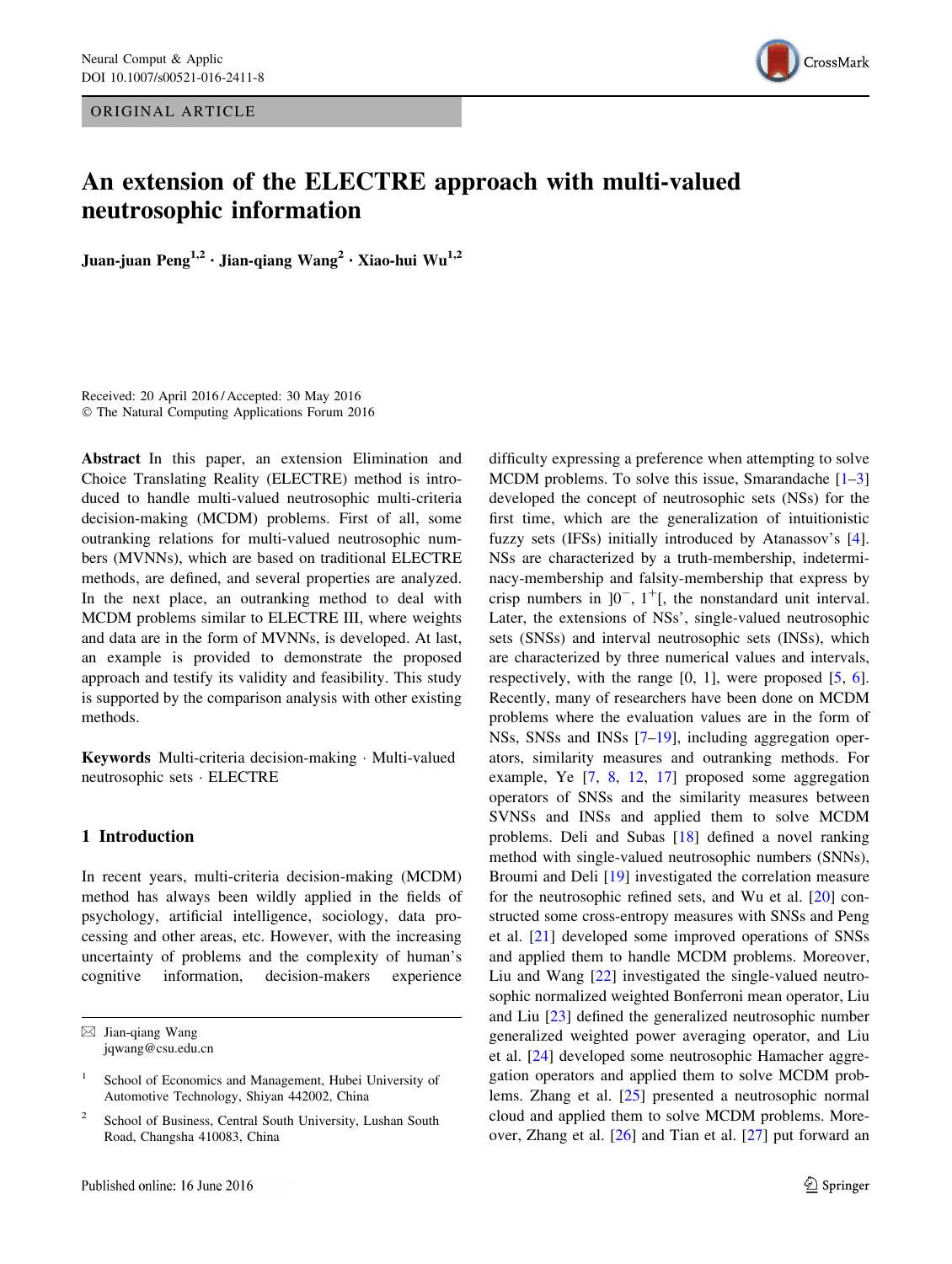MCDM method based on the weighted correlation coefficient and cross-entropy under an interval neutrosophic environment.

Considering some real-life decision situations where the decision-makers may hesitant among several values to evaluate an alternative, Wang and Li [[28\]](#page-11-0) and Ye [[29\]](#page-11-0) further extended the SNSs to develop the definition of multi-valued neutrosophic sets (MVNSs) and single-valued neutrosophic hesitant fuzzy sets (SVNHFSs) in 2015. Actually, both of MVNSs and SVNHFSs are extensions of SNSs and hesitant fuzzy sets (HFSs) first proposed by Torra [\[30](#page-11-0)] and Torra and Narukawa [\[31](#page-11-0)] and characterized by a truth-membership, indeterminacy-membership and falsity-membership that represented by a set of numerical numbers with range [0, 1]. Consequently, there exists no difference between MVNSs and SVNHFSs. SVNHFSs are actually MVNSs as well. Moreover, based on the definition of MVNSs, Peng et al. [[32\]](#page-11-0) further proposed some operations of MVNSs and multi-valued neutrosophic power aggregation operators and applied them to solve MCGDM problems.

However, those methods with SNSs, INSs and MVNSs always involve operations and measures which impact on the optimal decision could be momentous. The relation model, such as the Elimination and Choice Translating Reality (ELECTRE) methods, utilizes outranking relations or priority functions for ranking the alternatives in terms of priority among the criteria and could avoid these drawbacks. ELECTRE methods, including ELECTRE I, II, III, IV, IS, and TRI [[33–36\]](#page-11-0), were defined by Benayoun and Roy [\[33](#page-11-0), [34](#page-11-0)]. They are always called non-compensatory MCDM methods where the values of performance indices cannot compensate for each other directly. That is, a very poor performance with respect to a criterion should not be justified by its good values in some other criteria. At present, ELECTRE methods can successfully be applied in various domains [[37–44\]](#page-11-0). For instance, Vahdani et al. [[41\]](#page-11-0) suggested an extended ELECTRE method to handle MCDM problems where the evaluation values are expressed by interval values. Vahdani and Hadipour [\[42](#page-11-0)] presented an extended ELECTRE method to deal with MCDM problems with interval-valued fuzzy information. Peng et al. [[10\]](#page-10-0) and Zhang et al. [[45\]](#page-11-0) developed an outranking approach for MCDM problems with SNSs and INSs, respectively.

Apparently, the previous studies on ELECTRE methods cannot handle MCDM problems with multi-valued neutrosophic information. Moreover, those methods aforementioned earlier fail to deal with some decisionmaking problems where the data and criteria are expressed by MVNNs. In particular, if the number of values in three memberships increases, then the use of those methods based on aggregation operators makes the decision-making process very complex and may fail to obtain the distinct ranking results of the alternatives. Thus, the purpose of this paper is to develop a novel outranking method based on ELECTRE III with multivalued neutrosophic information.

The rest of the article is organized as follows. Section 2 presents the preliminaries of NSs, SNSs and MVNSs. Then some outranking relations on MVNNs are defined, and some valuable properties are also analyzed in Sect. [3](#page-2-0). Section [4](#page-7-0) contains the extended ELECTRE method to solve the MCDM problems where the data and the weights of criteria are expressed by MVNNs. Section [5](#page-8-0) provides an illustrative example and a comparison analysis to demonstrate the proposed approach. Section [6](#page-10-0) presents the conclusions of the paper and the further research.

## 2 Preliminaries

In this section, a brief overview of the concepts of NSs, SNSs and MVNSs is provided required in subsequent sections.

# 2.1 Neutrosophic sets and simplified neutrosophic sets

**Definition 1** [\[1](#page-10-0)] Let X be a non-empty set, with a generic element in  $X$  denoted by  $x$ . An NS  $A$  in  $X$  is characterized by the truth-membership function  $T_A(x)$ , the indeterminacymembership function  $I_A(x)$  and the falsity-membership function  $F_A(x)$ , respectively, as follows:

$$
A = \{ \langle x, T_A(x), I_A(x), F_A(x) \rangle | x \in X \}. \tag{1}
$$

Here  $T_A(x)$ ,  $I_A(x)$  and  $F_A(x)$  are real standard or nonstandard subsets of  $[0^-, 1^+]$ , and satisfy  $0^- \leq \sup T_A(x)$  +  $\sup I_A(x) + \sup F_A(x) \leq 3^+$ .

Considering the applicability of NSs, Ye [\[7](#page-10-0)] developed the definition of SNSs, which is a special case of NSs.

**Definition 2** [\[7](#page-10-0)] Let X be a non-empty set, with a generic element in  $X$  denoted by  $x$ . An SNS  $A$  in  $X$  is characterized by the truth-membership function  $T_A(x)$ , the indeterminacymembership function  $I_A(x)$  and the falsity-membership function  $F_A(x)$ , respectively, as follows:

$$
A = \{ \langle x, T_A(x), I_A(x), F_A(x) \rangle | x \in X \}. \tag{2}
$$

Here  $T_A(x)$ ,  $I_A(x)$  and  $F_A(x)$  belong to the unit interval [0, 1]. In particular, if X has only one element, then A is called a simplified neutrosophic number (SNN), which can be denoted by  $A = \langle T_A, I_A, F_A \rangle$  for convenience.

**Definition 3** [\[11](#page-10-0)] The complement of a SNN  $\vec{A}$  is defined as  $A^C = \langle F_A, 1 - I_A, T_A \rangle$ .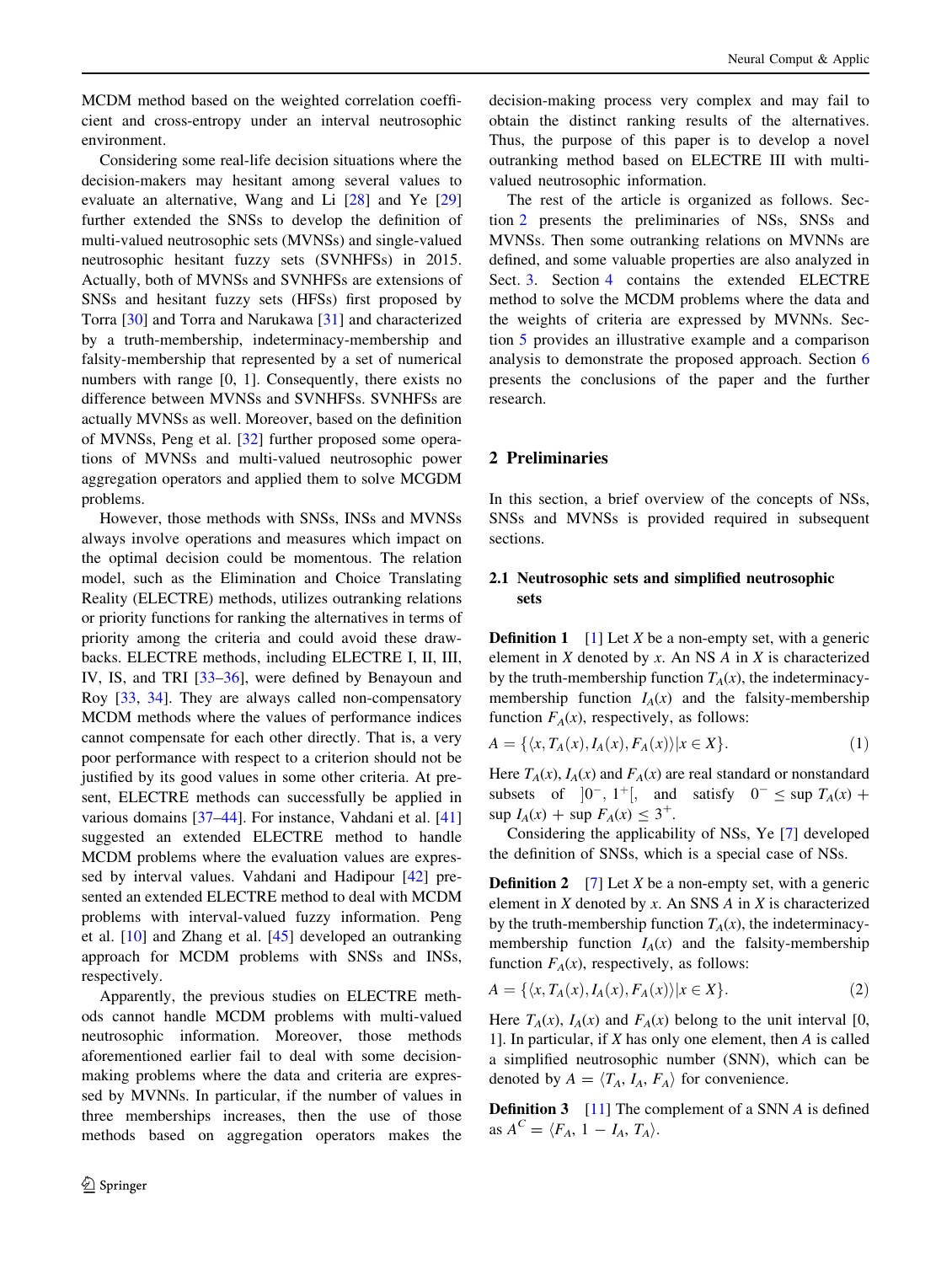#### <span id="page-2-0"></span>2.2 Multi-valued neutrosophic sets

**Definition 4** [\[28](#page-11-0), [29\]](#page-11-0) Let X be a non-empty set, with a generic element in  $X$  denoted by  $x$ . An MVNSs  $\overline{A}$  in  $X$  is characterized by the truth-membership function  $\tilde{T}_{\tilde{A}}(x)$ , indeterminacy-membership function  $\tilde{I}_{\tilde{A}}(x)$  and falsitymembership function  $\tilde{F}_{\tilde{A}}(x)$ , respectively, as follows:

$$
\tilde{A} = \{ \langle x, \tilde{T}_{\tilde{A}}(x), \tilde{I}_{\tilde{A}}(x), \tilde{F}_{\tilde{A}}(x) \rangle | x \in X \}.
$$
\n(3)

Here,  $\tilde{T}_{\tilde{A}}(x), \tilde{I}_{\tilde{A}}(x)$  and  $\tilde{F}_{\tilde{A}}(x)$  are three sets of numerical numbers with range [0, 1] and satisfy  $0 \le \rho, \varsigma, \tau$  $\leq 1, 0 \leq \rho^+ + \varsigma^+ + \tau^+ \leq 3$  where  $\rho \in \tilde{T}_{\tilde{A}}(x), \varsigma \in$  $\tilde{I}_{\tilde{A}}(x), \tau \in \tilde{F}_{\tilde{A}}(x), \rho^+ = \sup \tilde{T}_{\tilde{A}}(x), \varsigma^+ = \sup \tilde{I}_{\tilde{A}}(x)$  and  $\tau^+ =$  $\sup \tilde{F}_{\tilde{A}}(x)$ . If X has only one element, then  $\tilde{A}$  is called a MVNN, denoted by  $\tilde{A} = \langle \tilde{T}_{\tilde{A}}(x), \tilde{I}_{\tilde{A}}(x), \tilde{F}_{\tilde{A}}(x) \rangle$ . For convenience, a MVNN can be denoted by  $\tilde{A} = \langle \tilde{T}_{\tilde{A}}, \tilde{I}_{\tilde{A}}, \tilde{F}_{\tilde{A}} \rangle$  $\langle \tilde{T}_{\tilde{A}}, \tilde{I}_{\tilde{A}}, \tilde{F}_{\tilde{A}} \rangle.$ The set of MVNNs are MVNNS.

Moreover, MVNSs are invariably called SVNHFSs in Ref. [\[29](#page-11-0)]. Obviously, MVNSs is an extension of NSs. If each of  $\tilde{T}_{\tilde{A}}(x), \tilde{I}_{\tilde{A}}(x)$  and  $\tilde{F}_{\tilde{A}}(x)$  for any x has one element, i.e.,  $\rho$ ,  $\varsigma$  and  $\tau$ , and  $0 \leq \rho + \varsigma + \tau \leq 3$ , then MVNSs are reduced to SNSs; if  $\tilde{I}_{\tilde{A}}(x) = \emptyset$  for any x, then MVNSs are reduced to DHFSs; if  $\tilde{I}_{\tilde{A}}(x) = \tilde{F}_{\tilde{A}}(x) = \emptyset$  for any x, then MVNSs are reduced to HFSs. Therefore, MVNSs are the extensions of SNSs, DHFSs and HFSs.

**Definition 5** [[32\]](#page-11-0) The complement of a MVNN  $\tilde{A}$  can be defined as follows:

$$
\tilde{A}^C = \left\langle \bigcup_{\tau \in \tilde{F}_{\tilde{A}}} \{\tau\}, \bigcup_{\varsigma \in \tilde{I}_{\tilde{A}}} \{1 - \varsigma\}, \bigcup_{\rho \in \tilde{T}_{\tilde{A}}} \{\rho\} \right\rangle. \tag{4}
$$

#### 3 The outranking relations on MVNNs

Assume *n* alternatives denoted by  $\beta = {\beta_1, ..., \beta_i, ..., \beta_n}$ and *m* criteria denoted by  $\vartheta = {\vartheta_1, ..., \vartheta_j, ..., \vartheta_m}$ . In ELECTRE methods, considering the j-th criterion for the alternative  $\beta_i$ , the preference  $\tilde{p}_i$  is utilized to justify the preference in favor of one of the two alternatives; the indifference  $\tilde{q}_i$  stands for the compatibility regarding the indifference between two alternatives; the veto  $\tilde{v}_i$  is assigned to introduce discordance into the outranking relations. Three thresholds can be utilized to construct the concordance index and discordance index. In the following, a simple case where the thresholds  $\tilde{p}_i$ ,  $\tilde{q}_i$  and  $\tilde{v}_j$  are constants under each criterion is considered. Actually, they can be generalized to the functions that vary with the value of the criterion  $\vartheta_i(\beta_i)$ ; more details can be found in Refs. [[33,](#page-11-0) [34\]](#page-11-0).

**Definition 6** [[33,](#page-11-0) [34](#page-11-0)] Assume  $\beta_1$  and  $\beta_2$  are two alternatives and then the concordance index for a single criterion is defined on the basis of representing the degree of the majority criteria in favor of " $\beta_1$  is at least as good as  $\beta_2$ " as follows:

$$
c_j(\beta_1, \beta_2) = \begin{cases} 1, & \vartheta_j(\beta_1) + \tilde{q}_j \ge \vartheta_j(\beta_2) \\ \frac{\vartheta_j(\beta_1) - \vartheta_j(\beta_2) + \tilde{p}_j}{\tilde{p}_j - \tilde{q}_j}, & \vartheta_j(\beta_1) + \tilde{q}_j < \vartheta_j(\beta_2) < \vartheta_j(\beta_1) + \tilde{p}_j \\ 0. & \vartheta_j(\beta_1) + \tilde{p}_j \le \vartheta_j(\beta_2) \end{cases}
$$
(5)

Here  $0 \leq \tilde{q}_i < \tilde{p}_i$ .

**Definition 7** [\[33](#page-11-0), [34](#page-11-0)] The discordance index  $d(\beta_1, \beta_2)$  is constructed on the basis of representing the degree of the minority criteria against " $\beta_1$  is at least as good as  $\beta_2$ " as follows:

$$
d_j(\beta_1, \beta_2) = \begin{cases} 0, & \vartheta_j(\beta_2) - \vartheta_j(\beta_1) \leq \tilde{p}_j \\ \frac{\vartheta_j(\beta_2) - \vartheta_j(\beta_1) - \tilde{p}_j}{\tilde{v}_j - \tilde{p}_j}, & \tilde{p}_j < \vartheta_j(\beta_2) - \vartheta_j(\beta_1) < \tilde{v}_j. \\ 1 & \vartheta_j(\beta_2) - \vartheta_j(\beta_1) \geq \tilde{v}_j \end{cases}
$$
(6)

Here  $0 \leq \tilde{q}_i < \tilde{p}_i < \tilde{v}_i$ .

Following the rules of the ELECTRE methods, a concordance index and a discordance index and the outranking relations for MVNNs are presented in the following.

**Definition 8** Assume  $\tilde{A}_1 = \langle \tilde{T}_{\tilde{A}_1}, \tilde{I}_{\tilde{A}_1}, \tilde{F}_{\tilde{A}_1} \rangle$  and  $\tilde{A}_2 =$  $\langle \tilde{T}_{\tilde{A}_2}, \tilde{I}_{\tilde{A}_2}, \tilde{F}_{\tilde{A}_2} \rangle$  are two MVNNs and  $\tilde{p}$  and  $\tilde{q}$ ( $0 \le \tilde{q} < \tilde{p}$ ) are two thresholds. The truth-membership, indeterminacymembership and falsity-membership concordance indices, respectively, of two MVNNs are defined by

$$
\mu_{\tilde{p},\tilde{q}}(\tilde{T}_{\tilde{A}_1},\tilde{T}_{\tilde{A}_2}) = \frac{1}{l(\tilde{T}_{\tilde{A}_1})} \sum_{\rho_{\tilde{A}_1} \in \tilde{T}_{\tilde{A}_1}} \min_{\rho_{\tilde{p}} \in \tilde{T}_{\tilde{A}_2}} \left\{ c_{\tilde{p},\tilde{q}}(\rho_{\tilde{A}_1}, \rho_{\tilde{A}_2}) \right\},
$$
\n
$$
\mu_{\tilde{p},\tilde{q}}(\tilde{I}_{\tilde{A}_1},\tilde{I}_{\tilde{A}_2}) = \frac{1}{l(\tilde{I}_{\tilde{A}_1})} \sum_{\varsigma_{\tilde{A}_1} \in \tilde{I}_{\tilde{A}_1}} \min_{\varsigma_{\tilde{A}_2} \in \tilde{I}_{\tilde{A}_2}} \left\{ c_{\tilde{p},\tilde{q}}(\varsigma_{\tilde{A}_1}, \varsigma_{\tilde{A}_2}) \right\},
$$
\n
$$
\mu_{\tilde{p},\tilde{q}}(\tilde{F}_{\tilde{A}_1},\tilde{F}_{\tilde{A}_2}) = \frac{1}{l(\tilde{F}_{\tilde{A}_1})} \sum_{\tau_{\tilde{A}_1} \in \tilde{F}_{\tilde{A}_1}} \min_{\tau_{\tilde{A}_2} \in \tilde{F}_{\tilde{A}_2}} \left\{ c_{\tilde{p},\tilde{q}}(\tau_{\tilde{A}_1},\tau_{\tilde{A}_2}) \right\}.
$$
\n(7)

Then the concordance index of two MVNNs  $\mu_{\tilde{p},\tilde{q}}(\tilde{A}_1, \tilde{A}_2)$ is defined by

$$
\mu_{\tilde{\rho},\tilde{q}}(\tilde{A}_1,\tilde{A}_2) = \frac{1}{3} \Big( \mu_{\tilde{\rho},\tilde{q}} \Big( \tilde{T}_{\tilde{A}_1}, \tilde{T}_{\tilde{A}_2} \Big) + \mu_{\tilde{\rho},\tilde{q}} \Big( \tilde{I}_{\tilde{A}_1}, \tilde{I}_{\tilde{A}_2} \Big) + \mu_{\tilde{\rho},\tilde{q}} \Big( \tilde{F}_{\tilde{A}_1}, \tilde{F}_{\tilde{A}_2} \Big) \Big).
$$
\n(8)

Here  $l(\cdot)$  represents the number of elements in a set, and  $c_{\tilde{p},\tilde{q}}(\rho_{\tilde{A}_1},\rho_{\tilde{A}_2}), c_{\tilde{p},\tilde{q}}(\varsigma_{\tilde{A}_1},\varsigma_{\tilde{A}_2})$  and  $c_{\tilde{p},\tilde{q}}(\tau_{\tilde{A}_1},\tau_{\tilde{A}_2})$  are the concordance index for the values  $\rho_{\tilde{A}_1}$  and  $\rho_{\tilde{A}_2}$ ,  $\varsigma_{\tilde{A}_1}$  and  $\varsigma_{\tilde{A}_2}$ , and  $\tau_{\tilde{A}_1}$  and  $\tau_{\tilde{A}_2}$  under the indifferent threshold  $\tilde{q}$  and the preference threshold  $\tilde{p}$ , respectively.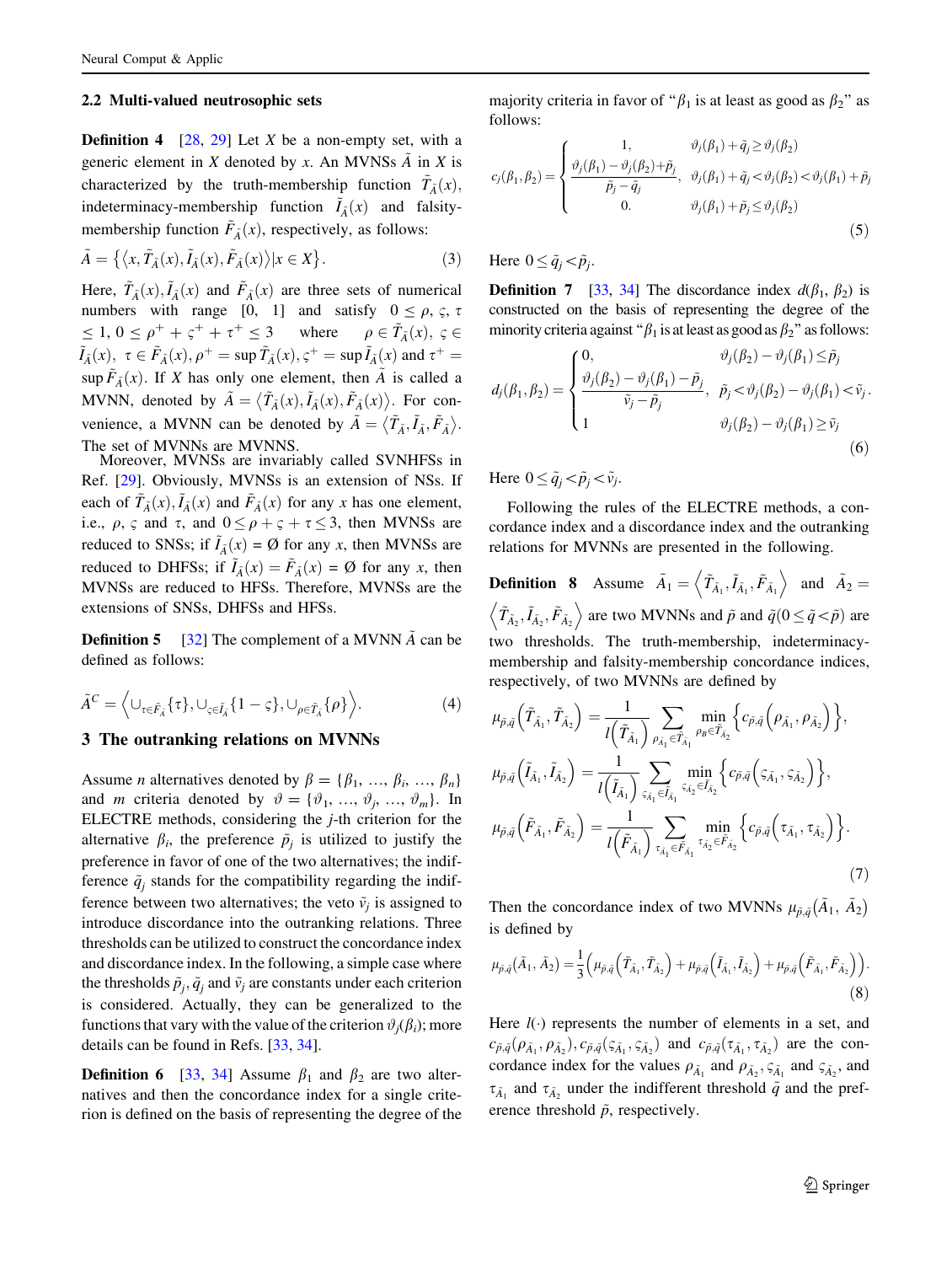In particular, if  $\tilde{T}_{\tilde{A}_1}, \tilde{I}_{\tilde{A}_1}$  and  $\tilde{F}_{\tilde{A}_1}, \tilde{T}_{\tilde{A}_2}, \tilde{I}_{\tilde{A}_2}$  and  $\tilde{F}_{\tilde{A}_2}$  have only one value, then  $\mu_{\tilde{p},\tilde{q}}(\tilde{T}_{\tilde{A}_1}, \tilde{T}_{\tilde{A}_2}), \mu_{\tilde{p},\tilde{q}}(\tilde{I}_{\tilde{A}_1}, \tilde{I}_{\tilde{A}_2}),$  and  $\mu_{\tilde{p},\tilde{q}}(\tilde{F}_{\tilde{A}_1},\tilde{F}_{\tilde{A}_2})$  are reduced to a concordance index introduced in Definition 6.

Based on Definition 8, the following properties could easily be obtained.

**Property** 1 Assume  $\tilde{A}_1 = \langle \tilde{T}_{\tilde{A}_1}, \tilde{I}_{\tilde{A}_1}, \tilde{F}_{\tilde{A}_1} \rangle$  and  $\tilde{A}_2 =$  $\langle \tilde{T}_{\tilde{A}_2}, \tilde{I}_{\tilde{A}_2}, \tilde{F}_{\tilde{A}_2} \rangle$  are two MVNNs and  $\tilde{q}$  and  $\tilde{p}(0 \leq \tilde{q} < \tilde{p})$  are two thresholds, and then the followings can be true.

- (1)  $0 \leq \mu_{\tilde{p},\tilde{q}}(\tilde{T}_{\tilde{A}_1}, \tilde{T}_{\tilde{A}_2}) \leq 1;$
- (2)  $0 \leq \mu_{\tilde{p},\tilde{q}}(\tilde{I}_{\tilde{A}_1}, \tilde{I}_{\tilde{A}_2}) \leq 1;$
- (3)  $0 \leq \mu_{\tilde{p},\tilde{q}}(\tilde{F}_{\tilde{A}_1}, \tilde{F}_{\tilde{A}_2}) \leq 1;$
- (4)  $0 \leq \mu_{\tilde{p},\tilde{q}}(\tilde{A}_1, \tilde{A}_2) \leq 1.$

Definition 9 The strong dominance relation, weak dominance relation and indifferent relation of MVNNs are defined as follows.

- (1) If  $\mu_{\tilde{p},\tilde{q}}(\tilde{A}_1,\tilde{A}_2) \mu_{\tilde{p},\tilde{q}}(\tilde{A}_2,\tilde{A}_1) = 1$ , then  $\tilde{A}_1$  strongly dominates  $\tilde{A}_2$  ( $\tilde{A}_2$  is strongly dominated by  $\tilde{A}_1$ ), denoted by  $\tilde{A}_1 >_{S} \tilde{A}_2$ ;
- (2) If  $\mu_{\tilde{p}, \tilde{q}}(\tilde{A}_1, \tilde{A}_2) \mu_{\tilde{p}, \tilde{q}}(\tilde{A}_2, \tilde{A}_1) = 0$ , then  $\tilde{A}_1$  is indifferent to  $A_2$ , denoted by  $A_1 \sim A_2$ ;
- (3) If  $0 < \mu_{\tilde{p},\tilde{q}}(\tilde{A}_1, \tilde{A}_2) \mu_{\tilde{p},\tilde{q}}(\tilde{A}_2, \tilde{A}_1) < 1$ , then  $\tilde{A}_1$ weakly dominates  $\tilde{A}_2$  ( $\tilde{A}_2$  is weakly dominated by  $\ddot{A}_1$ ), denoted by  $\ddot{A}_1 >_W \ddot{A}_2$ ;
- (4) If  $0 < \mu_{\tilde{p},\tilde{q}}(\tilde{A}_2, \tilde{A}_1) \mu_{\tilde{p},\tilde{q}}(\tilde{A}_1, \tilde{A}_2) < 1$ , then  $\tilde{A}_2$ weakly dominates  $\tilde{A}_1$  ( $\tilde{A}_1$  is weakly dominated by  $A_2$ ), denoted by  $A_2 >_{W} A_1$ .

*Example 1* Let  $\tilde{p} = 0.06$  and  $\tilde{q} = 0.05$ .

- (1) If  $\tilde{A}_1 = \langle \{0.5, 0.6\}, \{0.2\}, \{0.3\} \rangle$  and  $\tilde{A}_2 =$  $\langle \{0.2\}, \{0.1\}, \{0.2\} \rangle$  are two MVNNs, then  $\mu_{\tilde{p},\tilde{q}}(\tilde{A}_1,\tilde{A}_2) - \mu_{\tilde{p},\tilde{q}}(\tilde{A}_2,\tilde{A}_1) = 1$ . Thus,  $\tilde{A}_1 >_{S} \tilde{A}_2$ ;
- (2) If  $\tilde{A}_1 = \langle \{0.3\}, \{0.1\}, \{0.2\} \rangle$  and  $\tilde{A}_2 =$  $\langle \{0.3, 0.31\}, \{0.15\}, \{0.15\} \rangle$  are two MVNNs, then  $\mu_{\tilde{p},\tilde{q}}(\tilde{A}_1, \tilde{A}_2) - \mu_{\tilde{p},\tilde{q}}(\tilde{A}_2, \tilde{A}_1) = 0$ . Thus,  $\tilde{A}_1 \sim \tilde{A}_2$ ;
- (3) If  $\tilde{A}_1 = \langle \{0.2, 0.3\}, \{0.2\}, \{0.3\} \rangle$  and  $\tilde{A}_2 =$  $( {0.2}, {0.3}, {0.2} )$  are two MVNNs, then  $\mu_{\tilde{p},\tilde{q}}(\tilde{A}_1,\tilde{A}_2) - \mu_{\tilde{p},\tilde{q}}(\tilde{A}_2,\tilde{A}_1) = \frac{1}{3}$ . Thus,  $\tilde{A}_1 >_W \tilde{A}_2$ .

**Property 2** Let  $\tilde{A}_1, \tilde{A}_2 \in MVMNS$ , and  $\tilde{p}$  and  $\tilde{q}$   $(0 \leq \tilde{q} < \tilde{p})$ be two thresholds.  $\tilde{A}_1 >_{S} \tilde{A}_2$  if and only if  $\min\left\{\rho_{\tilde{A}_1}|\rho_{\tilde{A}_1}\in\tilde{T}_{\tilde{A}_1}\right\}-\max\left\{\rho_{\tilde{A}_2}|\rho_{\tilde{A}_2}\in\tilde{T}_{\tilde{A}_2}\right\}\geq\tilde{p},$ 

$$
\min \Big\{ \varsigma_{\tilde{A}_1} | \varsigma_{\tilde{A}_1} \in \tilde{I}_{\tilde{A}_1} \Big\} - \max \Big\{ \varsigma_{\tilde{A}_2} | \varsigma_{\tilde{A}_2} \in \tilde{I}_{\tilde{A}_2} \Big\} \ge \tilde{p} \qquad \text{and}
$$
  

$$
\min \Big\{ \tau_{\tilde{A}_1} | \tau_{\tilde{A}_1} \in \tilde{F}_{\tilde{A}_1} \Big\} - \max \Big\{ \tau_{\tilde{A}_2} | \tau_{\tilde{A}_2} \in \tilde{F}_{\tilde{A}_2} \Big\} \ge \tilde{p}.
$$

Proof

(1) Necessity:

$$
\tilde{A}_1 \not >_S \tilde{A}_2 \Rightarrow \left\{ \begin{aligned} &\min\Bigl\{ \rho_{\tilde{A}_1} | \rho_{\tilde{A}_1} \in \tilde{T}_{\tilde{A}_1} \Bigr\} - \max\Bigl\{ \rho_{\tilde{A}_2} | \rho_{\tilde{A}_2} \in \tilde{T}_{\tilde{A}_2} \Bigr\} \geq \tilde{\rho} \\ &\min\Bigl\{ \varsigma_{\tilde{A}_1} | \varsigma_{\tilde{A}_1} \in \tilde{I}_{\tilde{A}_1} \Bigr\} - \max\Bigl\{ \varsigma_{\tilde{A}_2} | \varsigma_{\tilde{A}_2} \in \tilde{I}_{\tilde{A}_2} \Bigr\} \geq \tilde{\rho} \\ &\min\Bigl\{ \tau_{\tilde{A}_1} | \tau_{\tilde{A}_1} \in \tilde{F}_{\tilde{A}_1} \Bigr\} - \max\Bigl\{ \tau_{\tilde{A}_2} | \tau_{\tilde{A}_2} \in \tilde{F}_{\tilde{A}_2} \Bigr\} \geq \tilde{\rho} \end{aligned} \right..
$$

According to Definition 9, if  $\tilde{A}_1 >_{S} \tilde{A}_2$ , then  $\mu_{\tilde{p},\tilde{q}}(\tilde{A}_1,\tilde{A}_2)-\mu_{\tilde{p},\tilde{q}}(\tilde{A}_2,\tilde{A}_1)=1.$  Since  $0<\mu_{\tilde{p},\tilde{q}}$  $(\tilde{A}_1, \tilde{A}_2)$  < 1 and  $0 < \mu_{\tilde{p},\tilde{d}}(\tilde{A}_2, \tilde{A}_1)$  < 1, then  $\mu_{\tilde{p},\tilde{q}}(\tilde{A}_2, \tilde{A}_1) = 0$  can be obtained. Thus,  $\mu_{\tilde{p},\tilde{q}}(\tilde{T}_{\tilde{A}_1},$  $\tilde{T}_{\tilde{A}_2})=\mu_{\tilde{p},\tilde{q}}(\tilde{I}_{\tilde{A}_1},\tilde{I}_{\tilde{A}_2})=\mu_{\tilde{p},\tilde{q}}(\tilde{F}_{\tilde{A}_1},\tilde{F}_{\tilde{A}_2})=0, \, \, \text{i.e.,}\, \, \frac{1}{l(\tilde{T}_{\tilde{A}_1})}$ A~ 2 P  $\rho_{\tilde{A_2}} \in \tilde{T}_{\tilde{A_2}}$  min  $\min_{\rho_{\tilde{A_1}} \in \tilde{T}_{\tilde{A_1}}} c_{\tilde{p},\tilde{q}}(\rho_{\tilde{A_2}},\rho_{\tilde{A_1}}) = 0, \frac{1}{l(\tilde{I}_{\tilde{A_2}})}$  $\overline{ }$  $\varsigma_{\tilde{A}_2} \in \tilde{I}_{\tilde{A}_2}$  $\min_{\varsigma_{\tilde{A}_1} \in \tilde{I}_{\tilde{A}_1}} c_{\tilde{p},\tilde{q}}(\varsigma_{\tilde{A}_2},\varsigma_{\tilde{A}_1}) = 0$  and  $\frac{1}{l(\tilde{F}_{\tilde{A}_2})}$  $\overline{ }$  $\tau_{\tilde{A}_2} \in \tilde{F}_{\tilde{A}_2}$  $min_{\tau_{\tilde{A}_1} \in \tilde{F}_{\tilde{A}_1}} c_{\tilde{p},\tilde{q}}(\tau_{\tilde{A}_2}, \tau_{\tilde{A}_1}) = 0$  are obtained. Derived from Definition 6,  $c_{\tilde{p},\tilde{q}}(\rho_{\tilde{A}_2},\rho_{\tilde{A}_1}),$   $c_{\tilde{p},\tilde{q}}(\varsigma_{\tilde{A}_2},\rho_{\tilde{A}_2})$  $\varsigma_{\tilde{A}_1}$ ),  $c_{\tilde{p},\tilde{q}}(\tau_{\tilde{A}_2},\tau_{\tilde{A}_1}) \in [0,1], \text{ so } c_{\tilde{p},\tilde{q}}(\rho_{\tilde{A}_2},\rho_{\tilde{A}_1}) =$  $0, c_{\tilde{p},\tilde{q}}(s_{\tilde{A}_2}, s_{\tilde{A}_1}) = 0$  and  $c_{\tilde{p},\tilde{q}}(\tau_{\tilde{A}_2}, \tau_{\tilde{A}_1}) = 0$ . Hence,  $\rho_{\tilde{A}_1} - \rho_{\tilde{A}_2} \geq \tilde{p}$  for any  $\rho_{\tilde{A}_1} \in \tilde{T}_{\tilde{A}_1}, \rho_{\tilde{A}_2} \in \tilde{T}_{\tilde{A}_2}, \varsigma_{\tilde{A}_1}$  $\varsigma_{\tilde{A}_2} \geq \tilde{p}$  for any  $\varsigma_{\tilde{A}_1} \in \tilde{I}_{\tilde{A}_1}, \varsigma_{\tilde{A}_2} \in \tilde{I}_{\tilde{A}_2}, \tau_{\tilde{A}_1} - \tau_{\tilde{A}_2} \geq \tilde{p}$  for any  $\tau_{\tilde{A}_1} \in \tilde{F}_{\tilde{A}_1}, \tau_{\tilde{A}_2} \in \tilde{F}_{\tilde{A}_2}$ . Therefore,  $\min\{\rho_{\tilde{A}_1} | \rho_{\tilde{A}_1} \in$  $\tilde{T}_{\tilde{A}_1}$ } – max $\{\rho_{\tilde{A}_2} | \rho_{\tilde{A}_2} \in \tilde{T}_{\tilde{A}_2}\} \geq \tilde{p}, \quad \min\{\varsigma_{\tilde{A}_1} | \varsigma_{\tilde{A}_1} \in$  $\tilde{I}_{\tilde{A}_1}$ } – max $\{ \varsigma_{\tilde{A}_2} | \varsigma_{\tilde{A}_2} \in \tilde{I}_{\tilde{A}_2} \} \geq \tilde{p}$  and  $\min \{ \tau_{\tilde{A}_1} | \tau_{\tilde{A}_1} \in$  $\tilde{F}_{\tilde{A}_1}$ } – max $\{\tau_{\tilde{A}_2} | \tau_{\tilde{A}_2} \in \tilde{F}_{\tilde{A}_2}\} \geq \tilde{p}$  are certainly valid

(2) Sufficiency:

$$
\min \left\{ \rho_{\tilde{A}_1} | \rho_{\tilde{A}_1} \in \tilde{T}_{\tilde{A}_1} \right\} - \max \left\{ \rho_{\tilde{A}_2} | \rho_{\tilde{A}_2} \in \tilde{T}_{\tilde{A}_2} \right\} \ge \tilde{p}
$$
\n
$$
\min \left\{ \varsigma_{\tilde{A}_1} | \varsigma_{\tilde{A}_1} \in \tilde{I}_{\tilde{A}_1} \right\} - \max \left\{ \varsigma_{\tilde{A}_2} | \varsigma_{\tilde{A}_2} \in \tilde{I}_{\tilde{A}_2} \right\} \ge \tilde{p}
$$
\n
$$
\min \left\{ \tau_{\tilde{A}_1} | \tau_{\tilde{A}_1} \in \tilde{F}_{\tilde{A}_1} \right\} - \max \left\{ \tau_{\tilde{A}_2} | \tau_{\tilde{A}_2} \in \tilde{F}_{\tilde{A}_2} \right\} \ge \tilde{p}
$$
\n
$$
\Rightarrow \tilde{A}_1 >_S \tilde{A}_2.
$$

Since  $\min\{\rho_{\tilde{A}_1} | \rho_{\tilde{A}_1} \in \tilde{T}_{\tilde{A}_1}\} - \max\{\rho_{\tilde{A}_2} | \rho_{\tilde{A}_2} \in \tilde{T}_{\tilde{A}_2}\} \ge \tilde{p},$ then  $\rho_{\tilde{A}_1} - \rho_{\tilde{A}_2} \geq \tilde{p}$  for any  $\rho_{\tilde{A}_1} \in \tilde{T}_{\tilde{A}_1}, \rho_{\tilde{A}_2} \in \tilde{T}_{\tilde{A}_2}$ . Derived from Definition 6,  $c_{\tilde{p},\tilde{q}}(\rho_{\tilde{A}_2}, \rho_{\tilde{A}_1}) = 0$  and  $c_{\tilde{p},\tilde{q}}(\rho_{\tilde{A}_1}, \rho_{\tilde{A}_2}) = 1$ can be obtained. Therefore,  $\frac{1}{l(\tilde{T}_{\tilde{A}_1})}$  $\overline{ }$  $\lim_{\rho_{\tilde{A}_1}\in \tilde{T}_{\tilde{A}_1}}\ \min_{\rho_{\tilde{A}_2}\in \tilde{T}_{\tilde{A}_2}}\,c_{\tilde{p},\tilde{q}}$  $(\rho_{\tilde{A}_1}, \rho_{\tilde{A}_2}) = 1$  and  $\frac{1}{l(\tilde{T}_{\tilde{A}_2})}$  $\overline{ }$  $\int_{\rho_{\tilde{A}_2} \in \tilde{T}_{\tilde{A}_2}} \min_{\rho_{\tilde{A}_1} \in \tilde{T}_{\tilde{A}_1}} c_{\tilde{p},\tilde{q}} \; (\rho_{\tilde{A}_2},\rho_{\tilde{A}_1})$ = 0, which indicates  $\mu_{\tilde{p}, \tilde{q}}(\tilde{T}_{\tilde{A}_1}, \tilde{T}_{\tilde{A}_2}) = 1$  and  $\mu_{\tilde{p}, \tilde{q}}(\tilde{T}_{\tilde{A}_2}, \tilde{T}_{\tilde{A}_2})$  $\tilde{T}_{\tilde{A}_1}$ ) = 0 based on Definition 8. Similarly,  $\mu_{\tilde{p},\tilde{q}}(\tilde{I}_{\tilde{A}_1}, \tilde{I}_{\tilde{A}_2}) = 1$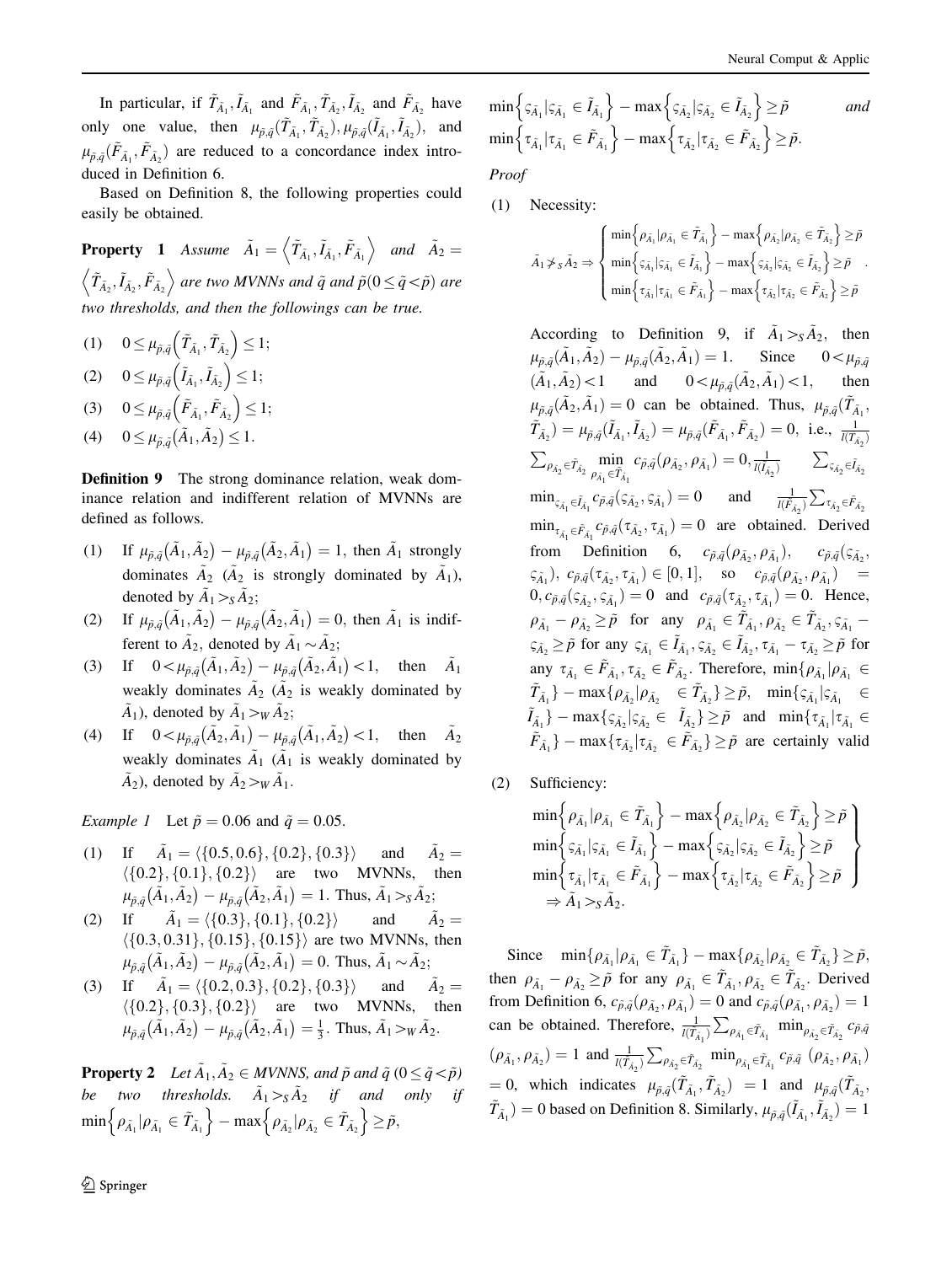and  $\mu_{\tilde{p},\tilde{q}}(\tilde{I}_{\tilde{A}_2}, \tilde{I}_{\tilde{A}_1}) = 0$ ,  $\mu_{\tilde{p},\tilde{q}}(\tilde{F}_{\tilde{A}_1}, \tilde{F}_{\tilde{A}_2}) = 1$  and  $\mu_{\tilde{p},\tilde{q}}(\tilde{F}_{\tilde{A}_2}, \tilde{I}_{\tilde{A}_2})$  $\tilde{F}_{\tilde{A}_1}$  = 0 can be achieved. Therefore, we have  $\mu_{\tilde{p},\tilde{q}}(\tilde{A}_1,\tilde{A}_2)-\mu_{\tilde{p},\tilde{q}}(\tilde{A}_2,\tilde{A}_1)=1$ . Based on Definition 9,  $\tilde{A}_1 >_{S} \tilde{A}_2$  is obtained.

**Property 3** Let  $\tilde{A}_1, \tilde{A}_2, \tilde{A}_3 \in MVNNS$ , and  $\tilde{p}$  and  $\tilde{q}(0 \leq \tilde{q} < \tilde{p})$  be two thresholds. If  $\tilde{A}_1 >_{S} \tilde{A}_2$  and  $\tilde{A}_2 >_{S} \tilde{A}_3$ , then  $\tilde{A}_1 >_{S} \tilde{A}_3$ .

*Proof* According to Property 2, if  $\tilde{A}_1 >_{S} \tilde{A}_2$ , then  $\min\{\rho_{\tilde{A}_1}|\rho_{\tilde{A}_1}\in \tilde{T}_{\tilde{A}_1}\}-\max\{\rho_{\tilde{A}_2}|\rho_{\tilde{A}_2}\in \tilde{T}_{\tilde{A}_2}\}\geq \tilde{p},\quad \min\{\varsigma_{\tilde{A}_1}|\}$  $\varsigma_{\tilde{A}_1} \in \tilde{I}_{\tilde{A}_1}$  -  $\max\{\varsigma_{\tilde{A}_2} | \varsigma_{\tilde{A}_2} \in \tilde{I}_{\tilde{A}_2}\}\geq \tilde{p}$  and  $\min\{\tau_{\tilde{A}_1} | \tau_{\tilde{A}_1} \in$  $\tilde{F}_{\tilde{A}_1}$ } – max $\{\tau_{\tilde{A}_2} | \tau_{\tilde{A}_2} \in \tilde{F}_{\tilde{A}_2}\}\geq \tilde{p}$ . If  $\tilde{A}_2 >_{S} \tilde{A}_3$ , then  $\min\{\rho_{\tilde{A}_2}|\rho_{\tilde{A}_2}\in \tilde{T}_{\tilde{A}_2}\}-\max\{\rho_{\tilde{A}_3}|\rho_{\tilde{A}_3}\in \tilde{T}_{\tilde{A}_3}\}\geq \tilde{p},\quad \min\{\varsigma_{\tilde{A}_2}|\}$  $\varsigma_{\tilde{A}_2} \in \tilde{I}_{\tilde{A}_2}$  -  $\max\{\varsigma_{\tilde{A}_3} | \varsigma_{\tilde{A}_3} \in \tilde{I}_{\tilde{A}_3}\}\geq \tilde{p}$  and  $\min\{\tau_{\tilde{A}_2} | \tau_{\tilde{A}_2} \in$  $\tilde{F}_{\tilde{A}_2}$ } – max $\{\tau_{\tilde{A}_3} | \tau_{\tilde{A}_3} \in \tilde{F}_{\tilde{A}_3}\} \geq \tilde{p}$  can be achieved. So  $\max\{\rho_{\tilde{A}_2}|\rho_{\tilde{A}_2}\in \tilde{T}_{\tilde{A}_2}\}-\max\{\rho_{\tilde{A}_3}|\rho_{\tilde{A}_3}\in \tilde{T}_{\tilde{A}_3}\}\geq \tilde{p},\ \ \max\{\varsigma_{\tilde{A}_2}|\}$  $\varsigma_{\tilde{A}_2} \in \tilde{I}_{\tilde{A}_2}$  -  $\max\{\varsigma_{\tilde{A}_3} | \varsigma_{\tilde{A}_3} \in \tilde{I}_{\tilde{A}_3}\}\geq \tilde{p}$  and  $\max\{\tau_{\tilde{A}_2} | \tau_{\tilde{A}_2} \in$  $\tilde{F}_{\tilde{A}_2}$ } – max $\{\tau_{\tilde{A}_3} | \tau_{\tilde{A}_3} \in \tilde{F}_{\tilde{A}_3}\} \geq \tilde{p}$  can be obtained.

Therefore, the further derivations are:

$$
\min \Big\{ \rho_{\tilde{A}_1} | \rho_{\tilde{A}_1} \in \tilde{T}_{\tilde{A}_1} \Big\} - \max \Big\{ \rho_{\tilde{A}_2} | \rho_{\tilde{A}_2} \in \tilde{T}_{\tilde{A}_2} \Big\} \ge \tilde{p} \Big\}
$$
\n
$$
\max \Big\{ \rho_{\tilde{A}_2} | \rho_{\tilde{A}_2} \in \tilde{T}_{\tilde{A}_2} \Big\} - \max \Big\{ \rho_{\tilde{A}_3} | \rho_{\tilde{A}_3} \in \tilde{T}_{\tilde{A}_3} \Big\} \ge \tilde{p} \Big\}
$$
\n
$$
\Rightarrow \min \Big\{ \rho_{\tilde{A}_1} | \rho_{\tilde{A}_1} \in \tilde{T}_{\tilde{A}_1} \Big\}
$$
\n
$$
- \max \Big\{ \rho_{\tilde{A}_3} | \rho_{\tilde{A}_3} \in \tilde{T}_{\tilde{A}_3} \Big\} \ge 2\tilde{p} > \tilde{p},
$$

$$
\begin{aligned} &\min\Bigl\{\varsigma_{\tilde{A}_1}|\varsigma_{\tilde{A}_1}\in\tilde{T}_{\tilde{A}_1}\Bigr\}-\max\Bigl\{\varsigma_{\tilde{A}_2}|\varsigma_{\tilde{A}_2}\in\tilde{T}_{\tilde{A}_2}\Bigr\}\geq\tilde{p}\\ &\max\Bigl\{\varsigma_{\tilde{A}_2}|\varsigma_{\tilde{A}_2}\in\tilde{T}_{\tilde{A}_2}\Bigr\}-\max\Bigl\{\varsigma_{\tilde{A}_3}|\varsigma_{\tilde{A}_3}\in\tilde{T}_{\tilde{A}_3}\Bigr\}\geq\tilde{p}\\ &\Rightarrow\min\Bigl\{\varsigma_{\tilde{A}_1}|\varsigma_{\tilde{A}_1}\in\tilde{T}_{\tilde{A}_1}\Bigr\}-\max\Bigl\{\varsigma_{\tilde{A}_3}|\varsigma_{\tilde{A}_3}\in\tilde{T}_{\tilde{A}_3}\Bigr\}\geq2\tilde{p}>\tilde{p}, \end{aligned}
$$

and

$$
\min \Big\{ \tau_{\tilde{A}_1} | \tau_{\tilde{A}_1} \in \tilde{T}_{\tilde{A}_1} \Big\} - \max \Big\{ \tau_{\tilde{A}_2} | \tau_{\tilde{A}_2} \in \tilde{T}_{\tilde{A}_2} \Big\} \geq \tilde{p} \Big\}
$$
\n
$$
\max \Big\{ \tau_{\tilde{A}_2} | \tau_{\tilde{A}_2} \in \tilde{T}_{\tilde{A}_2} \Big\} - \max \Big\{ \tau_{\tilde{A}_3} | \tau_{\tilde{A}_3} \in \tilde{T}_{\tilde{A}_3} \Big\} \geq \tilde{p} \Big\}
$$
\n
$$
\Rightarrow \min \Big\{ \tau_{\tilde{A}_1} | \tau_{\tilde{A}_1} \in \tilde{T}_{\tilde{A}_1} \Big\} - \max \Big\{ \tau_{\tilde{A}_3} | \tau_{\tilde{A}_3} \in \tilde{T}_{\tilde{A}_3} \Big\} \geq 2\tilde{p} > \tilde{p}.
$$

Therefore,  $\tilde{A}_1 >_{S} \tilde{A}_3$ .

**Property 4** Let  $\tilde{A}_1, \tilde{A}_2, \tilde{A}_3 \in MVNNS$ ,  $\tilde{p}$  and  $\tilde{q}$  (  $0 \leq \tilde{q} < \tilde{p}$ ) be two thresholds.

- (1) The strongly dominant relations have the following properties.
	- $\circledR$  irreflexivity:  $\forall \tilde{A}_1 \in MVNNS$ ,  $\tilde{A}_1 >_{S} \tilde{A}_1$ ; 2 asymmetry:  $\forall \tilde{A}_1, \tilde{A}_2 \in MVNNS, \tilde{A}_1 >_{S} \tilde{A}_2 \Rightarrow$  $\neg (\tilde{A}_2 >_{\mathcal{S}} \tilde{A}_1);$

**3** transitivity:  $\forall \tilde{A}_1, \tilde{A}_2, \tilde{A}_3 \in MVNNS, \tilde{A}_1 >_{S} \tilde{A}_2$  $\tilde{A}_2 >_{\mathcal{S}} \tilde{A}_3 \Rightarrow \tilde{A}_1 >_{\mathcal{S}} \tilde{A}_3.$ 

(2) The weakly dominant relations have the following properties.  $\circledA$  irreflexivity:  $\forall \tilde{A}_1 \in MVNNS, \ \tilde{A}_1 >_W \tilde{A}_1;$ asymmetry:  $\forall \tilde{A}_1, \tilde{A}_2 \in MVNNS, \tilde{A}_1 >_W \tilde{A}_2 \Rightarrow$  $\neg (A_2 >_W A_1);$  $\Phi$  non-transitivity:  $\exists \tilde{A}_1, \tilde{A}_2, \tilde{A}_3 \in MVNNS, \tilde{A}_1>$  $W \tilde{A}_2$ ,  $\tilde{A}_2 >_W \tilde{A}_3 \neq \tilde{A}_1 >_W \tilde{A}_3$ . (3) The indifferent relations have the following properties.

 $\overline{Q}$  reflexivity:  $\forall \tilde{A}_1 \in MVNNS, \ \tilde{A}_1 \sim \tilde{A}_1;$ **(8)** symmetry:  $\forall \tilde{A}_1, \tilde{A}_2 \in MVNNS, \ \tilde{A}_1 \sim \tilde{A}_2 \Rightarrow \tilde{A}_2 \sim$  $\tilde{A}_1$ ;  $\circledcirc$  non-transitivity:  $\exists \tilde{A}_1, \tilde{A}_2, \tilde{A}_3 \in MVNNS, \tilde{A}_1 \sim$  $\tilde{A}_2$ ,  $\tilde{A}_2 \sim \tilde{A}_3 \neq \tilde{A}_1 \sim \tilde{A}_3$ .

According to Definitions 8, 9, it can be seen that  $(1)$ - $(5)$ ,  $\oslash$  and  $\oslash$  are true, and  $\oslash$  and  $\oslash$  can be exemplified.

*Example 2* Let  $\tilde{p} = 0.06$  and  $\tilde{q} = 0.05$ .  $\textcircled{e}$  and  $\textcircled{e}$  can be exemplified as follows.

- (1) If  $\tilde{A}_1 = \langle \{0.2, 0.16\}, \{0.2\}, \{0.15\} \rangle$ ,  $\tilde{A}_2 = \langle \{0.15,$ 0.16, {0.14}, {0.15} and  $\tilde{A}_3 = \langle \{0.1\}, \{0.1\},\$  $\{0.09\}\rangle$  are three MVNNs, then  $\mu_{\tilde{p}}$ ,  $\tilde{q}(\tilde{A}_1, \tilde{A}_2)$  –  $\mu_{\tilde{p},\tilde{q}}(\tilde{A}_2,\tilde{A}_1)=0.3333, \mu \bar{p}, \tilde{q}(\tilde{A}_2,\tilde{A}_3)-\mu_{\tilde{p},\tilde{q}}(\tilde{A}_3,\tilde{A}_2)$  $= 0.3333$  and  $\mu_{\tilde{p},\tilde{q}}(\tilde{A}_1,\tilde{A}_3) - \mu_{\tilde{p},\tilde{q}}(\tilde{A}_3,\tilde{A}_1) = 1$ . We have  $\tilde{A}_1 >_W \tilde{A}_2, \tilde{A}_2 >_W \tilde{A}_3$  but  $\tilde{A}_1 >_S \tilde{A}_3$ . Thus, the weak dominance relations are non-transitive.
- (2) If  $\tilde{A}_1 = \langle \{0.12, 0.18\}, \{0.1\}, \{0.2\} \rangle, \tilde{A}_2 = \langle \{0.14,$ 0.16, {0.1}, {0.2} and  $\tilde{A}_3 = \langle \{0.12, 0.14\},\$  $\{0.1\}, \{0.2\}\}\)$  are three MVNNs, then  $\mu_{\tilde{p},\tilde{q}}(\tilde{A}_1, \tilde{A}_2)$  –  $\mu_{\tilde{\rho},\tilde{q}}(\tilde{A}_2,\tilde{A}_1)=0, \mu_{\tilde{\rho},\tilde{q}}(\tilde{A}_2,\tilde{A}_3)-\mu_{\tilde{\rho},\tilde{q}}(\tilde{A}_3,\tilde{A}_2)=0$  and  $\mu_{\tilde{p},\tilde{q}}(\tilde{A}_1,\tilde{A}_3)-\mu_{\tilde{p},\tilde{q}}(\tilde{A}_3,\tilde{A}_1)=0.1667.$  We have  $\tilde{A}_1 \sim \tilde{A}_2, \tilde{A}_2 \sim \tilde{A}_3$  but  $\tilde{A}_1 >_W \tilde{A}_3$ . Thus, the indifferent relations are non-transitive.

Similar to dominance relations, the strong opposition relation, weak opposition relation and indifferent opposition relation can be defined.

**Definition** 10 Let  $\tilde{A}_1 = \langle \tilde{T}_{\tilde{A}_1}, \tilde{I}_{\tilde{A}_1}, \tilde{F}_{\tilde{A}_1} \rangle$  and  $\tilde{A}_2 =$  $\langle \tilde{T}_{\tilde{A}_2}, \tilde{I}_{\tilde{A}_2}, \tilde{F}_{\tilde{A}_2} \rangle$  be two MVNNs,  $\tilde{p}$  and  $\tilde{v}(\tilde{p} < \tilde{v})$  be two thresholds. The truth-membership, indeterminacymembership and falsity-membership discordance index, respectively, of two MVNNs are defined as follows: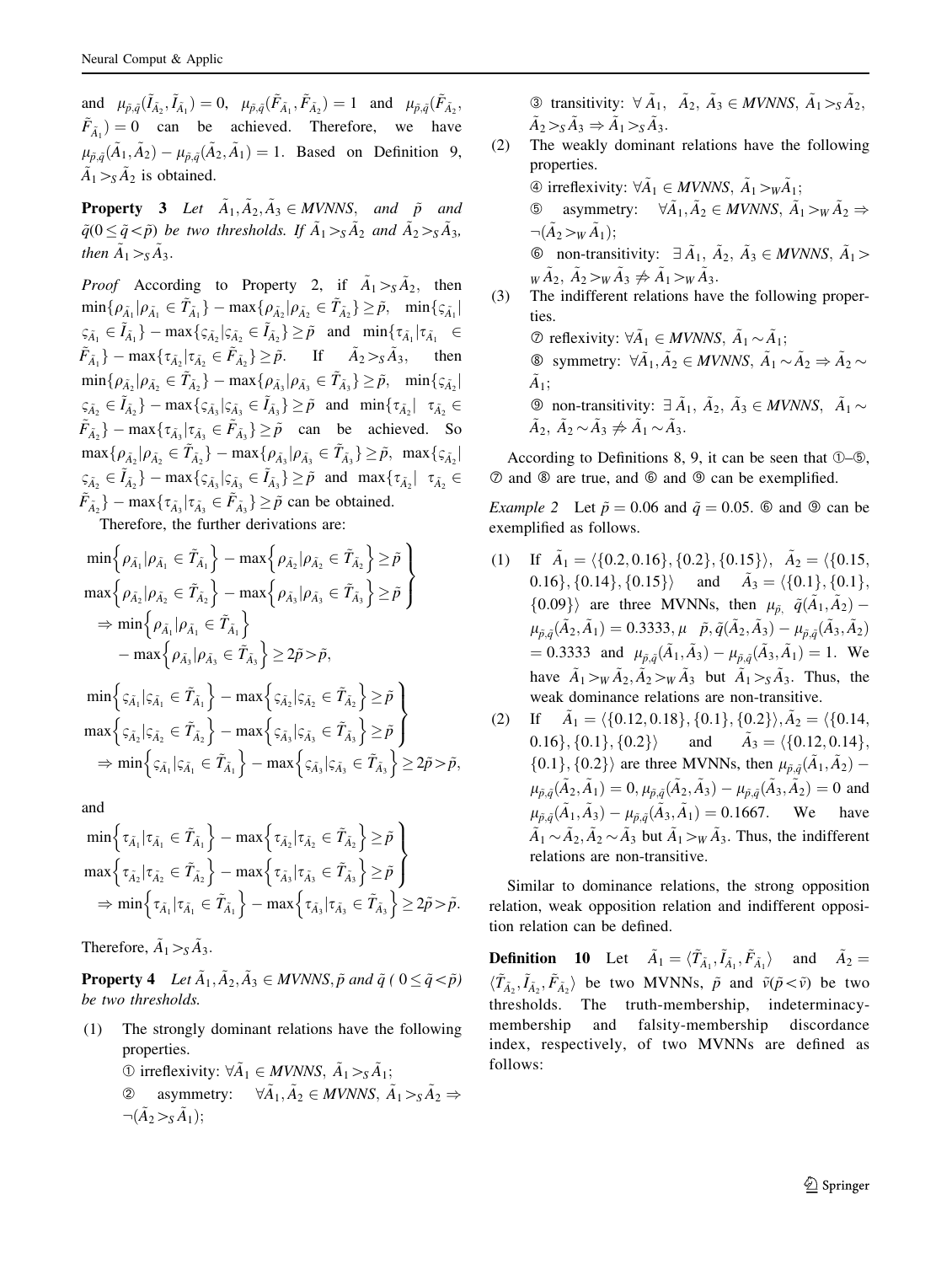$$
\varpi_{\tilde{\rho},\tilde{v}}\left(\tilde{T}_{\tilde{A}_1},\tilde{T}_{\tilde{A}_2}\right) = \frac{1}{l\left(\tilde{T}_{\tilde{A}_1}\right)} \sum_{\rho_{\tilde{A}_1} \in \tilde{T}_{\tilde{A}_1}} \min_{\rho_{\tilde{A}_2} \in \tilde{T}_{\tilde{A}_2}} \left\{ d_{\tilde{\rho},\tilde{v}}\left(\rho_{\tilde{A}_1},\rho_{\tilde{A}_2}\right) \right\},
$$
\n
$$
\varpi_{\tilde{\rho},\tilde{v}}\left(\tilde{I}_{\tilde{A}_1},\tilde{I}_{\tilde{A}_2}\right) = \frac{1}{l\left(\tilde{I}_{\tilde{A}_1}\right)} \sum_{\varsigma_{\tilde{A}_1} \in \tilde{I}_{\tilde{A}_1}} \min_{\varsigma_{\tilde{A}_2} \in \tilde{I}_{\tilde{A}_2}} \left\{ d_{\tilde{\rho},\tilde{v}}\left(\varsigma_{\tilde{A}_1},\varsigma_{\tilde{A}_2}\right) \right\},
$$
\n
$$
\varpi_{\tilde{\rho},\tilde{v}}\left(\tilde{F}_{\tilde{A}_1},\tilde{F}_{\tilde{A}_2}\right) = \frac{1}{l\left(\tilde{F}_{\tilde{A}_1}\right)} \sum_{\tau_{\tilde{A}_1} \in \tilde{F}_{\tilde{A}_1}} \min_{\tau_{\tilde{A}_2} \in \tilde{F}_{\tilde{A}_2}} \left\{ d_{\tilde{\rho},\tilde{v}}\left(\tau_{\tilde{A}_1},\tau_{\tilde{A}_2}\right) \right\}.
$$
\n(9)

Then the discordance index of two MVNNs  $\overline{\omega}_{\tilde{\rho}, \tilde{v}}(\tilde{A}_1, \tilde{A}_2)$  is defined by

$$
\varpi_{\tilde{\rho},\tilde{v}}(\tilde{A}_1, \tilde{A}_2) = \frac{1}{3} \left( \varpi_{\tilde{\rho},\tilde{v}} \left( \tilde{T}_{\tilde{A}_1}, \tilde{T}_{\tilde{A}_2} \right) + \varpi_{\tilde{\rho},\tilde{v}} \left( \tilde{I}_{\tilde{A}_1}, \tilde{I}_{\tilde{A}_2} \right) \right) + \varpi_{\tilde{\rho},\tilde{v}} \left( \tilde{F}_{\tilde{A}_1}, \tilde{F}_{\tilde{A}_2} \right).
$$
\n(10)

Here  $l(\cdot)$  represents the number of elements in a set, and  $d_{\tilde{p},\tilde{v}}(\rho_{\tilde{A}_1},\rho_{\tilde{A}_2}), d_{\tilde{p},\tilde{v}}(\varsigma_{\tilde{A}_1},\varsigma_{\tilde{A}_2})$  and  $d_{\tilde{p},\tilde{v}}(\tau_{\tilde{A}_1},\tau_{\tilde{A}_2})$  are the discordance index for the values  $\rho_{\tilde{A}_1}$  and  $\rho_{\tilde{A}_2}$ ,  $\varsigma_{\tilde{A}_1}$  and  $\varsigma_{\tilde{A}_2}$ , and  $\tau_{\tilde{A}_1}$  and  $\tau_{\tilde{A}_2}$  under the preference threshold  $\tilde{p}$  and the veto threshold  $\tilde{v}$ , respectively.

It can be easily concluded that if  $\tilde{T}_{\tilde{A}_1}, \tilde{I}_{\tilde{A}_1}$  and  $\tilde{F}_{\tilde{A}_1}, \tilde{T}_{\tilde{A}_2}, \tilde{I}_{\tilde{A}_2}$ and  $\tilde{F}_{\tilde{A}_2}$  have only one value, then  $\varpi_{\tilde{p},\tilde{q}}(\tilde{T}_{\tilde{A}_1}, \tilde{T}_{\tilde{A}_2}),$  $\overline{\omega}_{\tilde{p},\tilde{q}}(\tilde{I}_{\tilde{A}_1},\tilde{I}_{\tilde{A}_2})$  and  $\overline{\omega}_{\tilde{p},\tilde{q}}(\tilde{F}_{\tilde{A}_1},\tilde{F}_{\tilde{A}_2})$  will reduce to a discordance index introduced in Definition 7.

Based on Definition 10, it can get the following properties.

**Property** 5 Let  $\tilde{A}_1 = \langle \tilde{T}_{\tilde{A}_1}, \tilde{I}_{\tilde{A}_1}, \tilde{F}_{\tilde{A}_1} \rangle$  and  $\tilde{A}_2 =$  $\langle \tilde{T}_{\tilde{A}_2}, \tilde{I}_{\tilde{A}_2}, \tilde{F}_{\tilde{A}_2} \rangle$  be two MVNNs and  $\tilde{p}$  and  $\tilde{v}$ ( $\tilde{p} < \tilde{v}$ ) be two thresholds. Then the followings can be true.

- (1)  $0 \leq \overline{\omega}_{\tilde{p},\tilde{v}}(\tilde{T}_{\tilde{A}_1}, \tilde{T}_{\tilde{A}_2}) \leq 1;$
- (2)  $0 \le \overline{\omega}_{\tilde{p}, \tilde{v}}(\tilde{I}_{\tilde{A}_1}, \tilde{I}_{\tilde{A}_2}) \le 1;$
- (3)  $0 \leq \overline{\omega}_{\tilde{p}, \tilde{v}}(\tilde{F}_{\tilde{A}_1}, \tilde{F}_{\tilde{A}_2}) \leq 1;$
- (4)  $0 \leq \overline{\omega}_{\tilde{n}\tilde{v}}(\tilde{A}_1, \tilde{A}_2) \leq 1;$

Definition 11 The strong opposition relation, weak opposition relation and indifferent opposition relation for MVNNs are defined as follows.

- (1) If  $\overline{\omega}_{\tilde{p},\tilde{v}}(\tilde{A}_1,\tilde{A}_2)-\overline{\omega}_{\tilde{p},\tilde{v}}(\tilde{A}_2,\tilde{A}_1)=1$ , then  $\tilde{A}_1$  strongly opposes  $\tilde{A}_2$  ( $\tilde{A}_2$  is strongly opposed by  $\tilde{A}_1$ ), denoted by  $\tilde{A}_1 >_{SO} \tilde{A}_2$ ;
- (2) If  $\overline{\sigma}_{\tilde{p},\tilde{v}}(\tilde{A}_1,\tilde{A}_2)-\overline{\sigma}_{\tilde{p},\tilde{v}}(\tilde{A}_2,\tilde{A}_1)=0$ , then  $\tilde{A}_1$  is indifferently opposed to  $\tilde{A}_2$ , denoted by  $\tilde{A}_1 \sim \tilde{A}_2$ ;
- (3) If  $0<\overline{\omega}_{\tilde{\rho},\tilde{v}}(\tilde{A}_1,\tilde{A}_2)-\overline{\omega}_{\tilde{\rho},\tilde{v}}(\tilde{A}_2,\tilde{A}_1)<1$ , then  $\tilde{A}_1$ weakly opposes  $\tilde{A}_2$  ( $\tilde{A}_2$  is weakly opposed by  $\tilde{A}_1$ ), denoted by  $A_1 >_{W_O} A_2$ ;
- $\textcircled{2}$  Springer

(4) If  $0<\overline{\omega}_{\tilde{p},\tilde{v}}(\tilde{A}_2,\tilde{A}_1)-\overline{\omega}_{\tilde{p},\tilde{v}}(\tilde{A}_1,\tilde{A}_2)\lt1$ , then  $\tilde{A}_2$ weakly opposes  $\tilde{A}_1$  ( $\tilde{A}_1$  is weakly opposed by  $\tilde{A}_2$ ), denoted by  $A_2 >_{WO} A_1$ .

*Example 3* Let  $\tilde{p} = 0.1$  and  $\tilde{v} = 0.2$ .

- (1) If  $\tilde{A}_1 = \langle \{0.2, 0.3\}, \{0.1\}, \{0.2\} \rangle$  and  $\tilde{A}_2 =$  $(0.5, 0.7], \{0.3\}, \{0.4\}$  are two MVNNs, then  $\overline{\omega}_{\tilde{n}, \tilde{v}}(\tilde{A}_1, \tilde{A}_2) - \overline{\omega}_{\tilde{n}, \tilde{v}}(\tilde{A}_2, \tilde{A}_1) = 1$ . Thus,  $\tilde{A}_1 >_{SO} A_2$ ;
- (2) If  $\tilde{A}_1 = \langle \{0.2, 0.5\}, \{0.1\}, \{0.15\} \rangle$  and  $\tilde{A}_2 =$  $($ {0.2, 0.6}, {0.1}, {0.2}} are two MVNNs, then  $\overline{\omega}_{\tilde{p}, \tilde{y}}(\tilde{A}_1, \tilde{A}_2) - \overline{\omega}_{\tilde{p}, \tilde{y}}(\tilde{A}_2, \tilde{A}_1) = 0$ . Thus,  $\tilde{A}_1 \sim \tilde{A}_2$ ;
- (3) If  $\tilde{A}_1 = \langle \{0.2, 0.5\}, \{0.1\}, \{0.2\} \rangle$  and  $\tilde{A}_2 =$  $($ {0.25, 0.65}, {0.3}, {0.2}} are two MVNNs, then  $\overline{\omega}_{\tilde{p}, \tilde{y}}(\tilde{A}_1, \tilde{A}_2) - \overline{\omega}_{\tilde{p}, \tilde{y}}(\tilde{A}_2, \tilde{A}_1) = 0.4167.$  Thus,  $\tilde{A}_1 >_{W\Omega} \tilde{A}_2$ .

Based on Definitions 7 and 10, the following properties can be true.

**Property 6** Let  $\tilde{A}_1, \tilde{A}_2 \in MVNNS$ , and  $\tilde{p}$  and  $\tilde{v}(0<\tilde{p}<\tilde{v})$ be two thresholds. Then  $\tilde{A}_1 >_{SO} \tilde{A}_2$  if and only if  $\min\{\rho_{\tilde{A}_2}|\rho_{\tilde{A}_2}\in \tilde{T}_{\tilde{A}_2}\}-\max\{\rho_{\tilde{A}_1}|\rho_{\tilde{A}_1}\in \tilde{T}_{\tilde{A}_1}\}\geq \tilde{\nu},\ \min\ \{\varsigma_{\tilde{A}_2}$  $|\varsigma_{\tilde{A}_2} \in \tilde{I}_{\tilde{A}_2}\}-\max\{\varsigma_{\tilde{A}_1}|\varsigma_{\tilde{A}_1} \in \tilde{I}_{\tilde{A}_1}\}\geq \tilde{\nu} \quad \text{and} \quad \min\{\tau_{\tilde{A}_2}|\tau_{\tilde{A}_2}\}$  $\{ \in \widetilde{F}_{\tilde{A}_2} \}$  – max $\{ \tau_{\tilde{A}_1} | \tau_{\tilde{A}_1} \in \widetilde{F}_{\tilde{A}_1} \} \ge \tilde{\nu}.$ 

Proof

(1) Necessity:

$$
\tilde{A}_1 \hspace{-0.5mm} >_{SO} \tilde{A}_2 \Rightarrow \left\{ \begin{aligned} &\min \Bigl\{ \rho_{\tilde{A}_2} | \rho_{\tilde{A}_2} \in \tilde{T}_{\tilde{A}_2} \Bigr\} - \max \Bigl\{ \rho_{\tilde{A}_1} | \rho_{\tilde{A}_1} \in \tilde{T}_{\tilde{A}_1} \Bigr\} \geq \tilde{\nu} \\ &\min \Bigl\{ \varsigma_{\tilde{A}_2} | \varsigma_{\tilde{A}_2} \in \tilde{I}_{\tilde{A}_2} \Bigr\} - \max \Bigl\{ \varsigma_{\tilde{A}_1} | \varsigma_{\tilde{A}_1} \in \tilde{I}_{\tilde{A}_1} \Bigr\} \geq \tilde{\nu} \\ &\min \Bigl\{ \tau_{\tilde{A}_2} | \tau_{\tilde{A}_2} \in \tilde{F}_{\tilde{A}_2} \Bigr\} - \max \Bigl\{ \tau_{\tilde{A}_1} | \tau_{\tilde{A}_1} \in \tilde{F}_{\tilde{A}_1} \Bigr\} \geq \tilde{\nu} \end{aligned} \right. .
$$

According to Definition 11, if  $A_1 >_{SO} A_2$ , then  $\overline{\omega}_{\tilde{n}, \tilde{v}}(\tilde{A}_1, \tilde{A}_2) - \overline{\omega}_{\tilde{n}, \tilde{v}}(\tilde{A}_2, \tilde{A}_1) = 1$ . Since  $0 \lt \overline{\omega}_{\tilde{n}, \tilde{v}}(\tilde{A}_1, \tilde{A}_2)$  $(\tilde{A}_2)$  and  $0<\varpi_{\tilde{p},\tilde{v}}(\tilde{A}_2,\tilde{A}_1)$   $<$  1,  $\varpi_{\tilde{p},\tilde{v}}(\tilde{A}_1,\tilde{A}_2)=1$ and  $\overline{\omega}_{\tilde{n},\tilde{v}}(\tilde{A}_2,\tilde{A}_1)=0$  can be obtained. Thus,  $\varpi_{\tilde{\rho},\tilde{v}}(\tilde{T}_{\tilde{A}_1},\tilde{T}_{\tilde{A}_2})=\varpi_{\tilde{\rho},\tilde{v}}(\tilde{I}_{\tilde{A}_1},\tilde{I}_{\tilde{A}_2})=\varpi_{\tilde{\rho},\tilde{v}}(\tilde{F}_{\tilde{A}_1},\tilde{F}_{\tilde{A}_2})=1,$ i.e.,  $\frac{1}{l(\tilde{T}_{\tilde{A}_1})}$  $\tilde{\mathcal{P}}$  $\rho_{\tilde{A_1}} \in \tilde{T}_{\tilde{A_1}} \quad \min_{\rho_{\tilde{A_2}} \in \tilde{T}_{\tilde{A_2}}} d_{\tilde{p},\quad \tilde{\nu}(\rho \quad \tilde{A}_1, \rho \quad \tilde{A}_2) =$  $\frac{1}{l(\tilde{l}_{\tilde{A}_1})}\sum \Bigg[\varsigma_{\tilde{A}_1}\in \tilde{I}_{\tilde{A}} \quad 1 \text{min} \quad \varsigma_{\tilde{A}_2}\in \tilde{I}_{\tilde{A}_2}d_{\tilde{p},\tilde{v}}(\varsigma_{\tilde{A}_1},\varsigma \quad \tilde{A}_2) =$ 1  $\frac{1}{l(\tilde{F}_{\tilde{A}_1})}$  $\overline{ }$  $\tau_{\tilde{A_1}} \in \tilde{F}_{\tilde{A_1}}$   $\min_{\tau_{\tilde{A_2}} \in \tilde{F}_{\tilde{A_2}}} d_{\tilde{p},\tilde{v}}(\tau_{\tilde{A_1}}, \tau_{\tilde{A_2}}) = 1$ . Derived from Definition 7,  $d_{\tilde{p}, \tilde{v}}(\rho_{\tilde{A}_1}, \rho_{\tilde{A}_2}),$  $d_{\tilde{p},\tilde{v}}(\varsigma_{\tilde{A}_1},\varsigma_{\tilde{A}_2}),d_{\tilde{p},\tilde{v}}(\tau_{\tilde{A}_1},\tau_{\tilde{A}_2})\in[0,1] \text{ so } d_{\tilde{p},\tilde{v}}(\rho_{\tilde{A}_1},$  $\rho_{\tilde{A}_2} = d_{\tilde{p}, \tilde{v}}(\varsigma_{\tilde{A}_1}, \varsigma_{\tilde{A}_2}) = d_{\tilde{p}, \tilde{v}}(\tau_{\tilde{A}_1}, \tau_{\tilde{A}_2}) = 1.$  Hence,  $\rho_{\tilde{A}_2} - \rho_{\tilde{A}_1} \geq \tilde{v}$  for any  $\rho_{\tilde{A}_1} \in \tilde{T}_{\tilde{A}_1}, \rho_{\tilde{A}_2} \in \tilde{T}_{\tilde{A}_2}, \varsigma_{\tilde{A}_2}$  $\varsigma_{\tilde{A}_1} \geq \tilde{v}$  for any  $\varsigma_{\tilde{A}_1} \in \tilde{I}_{\tilde{A}_1}, \varsigma_{\tilde{A}_2} \in \tilde{I}_{\tilde{A}_2}, \tau_{\tilde{A}_2} - \tau_{\tilde{A}_1} \geq \tilde{v}$ , for any  $\tau_{\tilde{A}_1} \in \tilde{F}_{\tilde{A}_1}, \tau_{\tilde{A}_2} \in \tilde{F}_{\tilde{A}_2}$ . Therefore,  $\min\{\rho_{\tilde{A}_2}|\rho_{\tilde{A}_2}\in$  $\tilde{T}_{\tilde{A}_2}$ } – max $\{\rho_{\tilde{A}_1} | \rho_{\tilde{A}_1} \in \tilde{T}_{\tilde{A}_1}\} \ge \tilde{\nu},$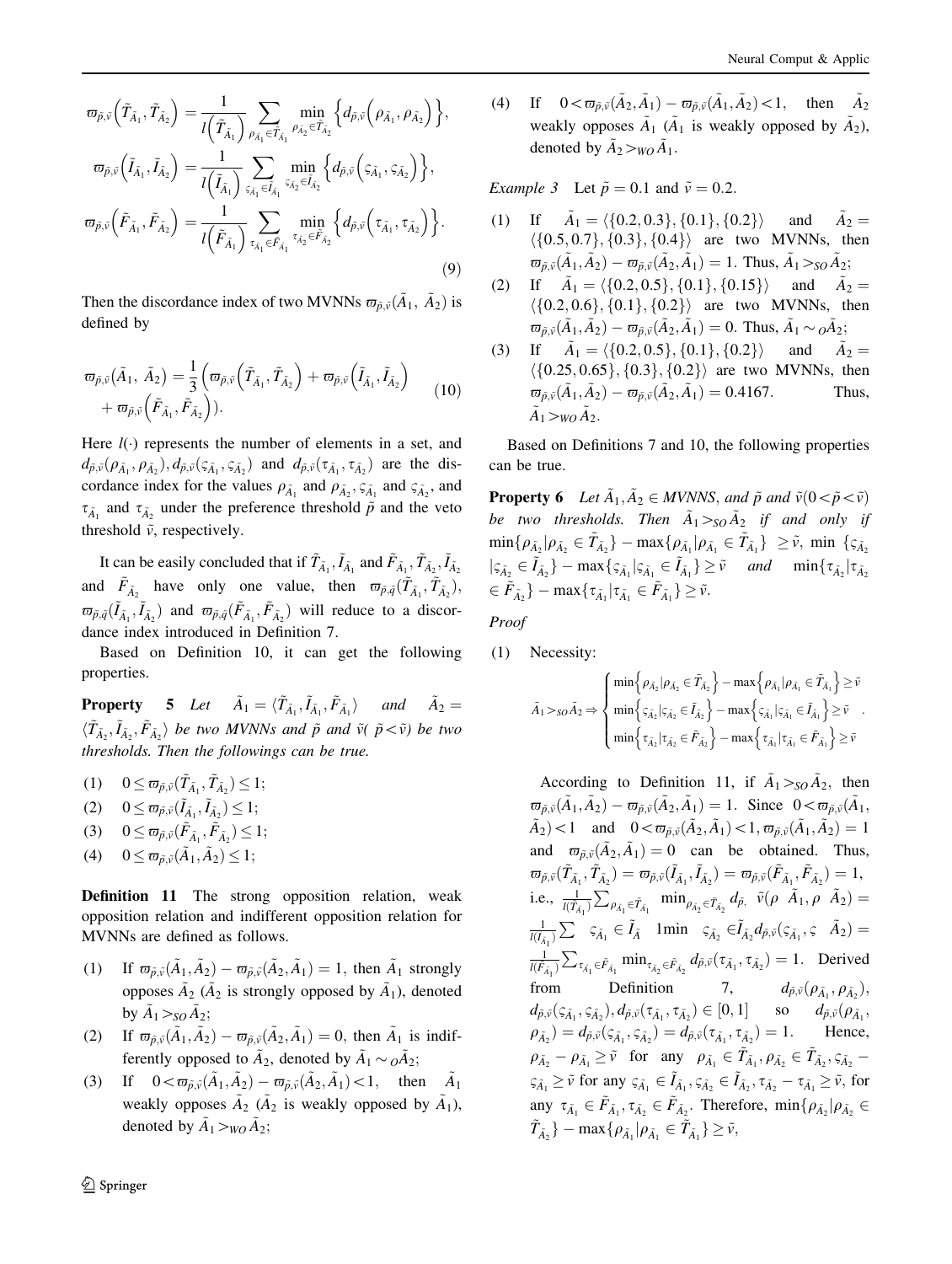$\min\{\varsigma_{\tilde{A}_2}|\varsigma_{\tilde{A}_2}\in \tilde{I}_{\tilde{A}_2}\}-\max\{\varsigma_{\tilde{A}_1}|\varsigma_{\tilde{A}_1}\in \tilde{I}_{\tilde{A}_1}\}\geq \tilde{\nu}$  and  $\min\{\tau_{\tilde{A_2}}|\tau_{\tilde{A_2}}\in \tilde{F}_{\tilde{A_2}}\}-\max\{\tau_{\tilde{A_1}}|\tau_{\tilde{A_1}}\in \tilde{F}_{\tilde{A_1}}\}\geq \tilde{\nu}$  are certainly valid.

# (2) Sufficiency:

$$
\begin{aligned} &\min\left\{\rho_{\tilde{A}_2}|\rho_{\tilde{A}_2}\in\tilde{T}_{\tilde{A}_2}\right\}-\max\left\{\rho_{\tilde{A}_1}|\rho_{\tilde{A}_1}\in\tilde{T}_{\tilde{A}_1}\right\}\geq\tilde{\nu}\\ &\min\left\{\varsigma_{\tilde{A}_2}|\varsigma_{\tilde{A}_2}\in\tilde{I}_{\tilde{A}_2}\right\}-\max\left\{\varsigma_{\tilde{A}_1}|\varsigma_{\tilde{A}_1}\in\tilde{I}_{\tilde{A}_1}\right\}\geq\tilde{\nu}\\ &\min\left\{\tau_{\tilde{A}_2}|\tau_{\tilde{A}_2}\in\tilde{F}_{\tilde{A}_2}\right\}-\max\left\{\tau_{\tilde{A}_1}|\tau_{\tilde{A}_1}\in\tilde{F}_{\tilde{A}_1}\right\}\geq\tilde{\nu}\\ &\Rightarrow\tilde{A}_1>_{SO}\tilde{A}_2.\end{aligned}
$$

Since  $\min\{\rho_{\tilde{A}_2} | \rho_{\tilde{A}_2} \in \tilde{T}_{\tilde{A}_2}\}\ -\max\{\rho_{\tilde{A}_1} | \rho_{\tilde{A}_1} \in \tilde{T}\}\$  $\tilde{A}_1$ }  $\geq \tilde{v}$ ,  $\rho_{\tilde{A}_2} - \rho_{\tilde{A}_1} \geq \tilde{v}$  for any  $\rho_{\tilde{A}_1} \in \tilde{T}_{\tilde{A}_1}, \rho_{\tilde{A}_2} \in \tilde{T}_{\tilde{A}_2}$ . Derived from Definition 7,  $d_{\tilde{p}, \tilde{v}}(\rho_{\tilde{A}_1}, \rho_{\tilde{A}_2}) = 1$  and  $d_{\tilde{p}, \tilde{v}}(\rho_{\tilde{A}_2}, \rho_{\tilde{A}_1}) = 0$  can be obtained. Therefore  $\frac{1}{l(\tilde{T}_{\tilde{A}_1})}$  $\tilde{P}$  $\rho_{\tilde{A_1}} \in \tilde{T}_{\tilde{A_1}} \min_{\rho_{\tilde{A_2}} \in \tilde{T}_{\tilde{A_2}}} d_{\tilde{p},\tilde{v}}(\rho_{\tilde{A_1}}, \rho_{\tilde{A_2}}) = 1$  and  $\frac{1}{l(\tilde{T}_{\tilde{A}_2})}$ indicates  $\overline{\omega}_{\tilde{p},\tilde{v}}(\tilde{T}_{\tilde{A}_1}, \tilde{T}_{\tilde{A}_2}) = 1$  and  $\overline{\omega}_{\tilde{p},\tilde{v}}(\tilde{T}_{\tilde{A}_2}, \tilde{T}_{\tilde{A}_1}) = 0$  $\overline{ }$  $\rho_{\tilde{A_2}} \in \tilde{T}_{\tilde{A_2}}$  min $\rho_{\tilde{A_1}} \in \tilde{T}_{\tilde{A_1}} d_{\tilde{p},\tilde{v}} (\rho_{\tilde{A_2}}, \rho_{\tilde{A_1}}) = 1$ , which based on Definition 10. Similarly,  $\overline{\omega}_{\tilde{p}, \tilde{v}}(\tilde{I}_{\tilde{A}_1}, \tilde{I}_{\tilde{A}_2}) = 1$ and  $\qquad \overline{\omega}_{\tilde{p},\tilde{v}}(\tilde{I}_{\tilde{A}_2},\tilde{I}_{\tilde{A}_1})=0,\overline{\omega}_{\tilde{p},\tilde{v}}(\tilde{F}_{\tilde{A}_1},\tilde{F}_{\tilde{A}_2})=1$  and  $\varpi_{\tilde{p},\tilde{v}}(\tilde{F}_{\tilde{A}_2},\tilde{F}_{\tilde{A}_1})=0$  can be achieved. Therefore, based on Definition 11,  $\overline{\omega}_{\tilde{\rho},\tilde{v}}(\tilde{A}_1,\tilde{A}_2) - \overline{\omega}_{\tilde{\rho},\tilde{v}}(\tilde{A}_2,\tilde{A}_1) = 1$ and  $A_1 >_{SO} A_2$  are obtained.

**Property 7** Let  $\tilde{A}_1$ ,  $\tilde{A}_2$ ,  $\tilde{A}_3 \in MVMNS$ , and  $\tilde{p}$  and  $\tilde{v}(\tilde{p} < \tilde{v})$  be two thresholds. If  $\tilde{A}_1 >_{SO} \tilde{A}_2$  and  $\tilde{A}_2 >_{SO} \tilde{A}_3$ , then  $\tilde{A}_1 >_{SO} \tilde{A}_3$ .

*Proof* According to Property 6, if  $\tilde{A}_1 >_{SO} \tilde{A}_2$ , then  $\min\{\rho_{\tilde{A}_2}|\rho_{\tilde{A}_2}\in \tilde{T}_{\tilde{A}_2}\}-\max\{\rho_{\tilde{A}_1}|\rho_{\tilde{A}_1}\in \tilde{T}_{\tilde{A}_1}\}\geq \tilde{\nu},$  $\min\{\varsigma_{\tilde{A}_2}|\varsigma_{\tilde{A}_2}\in \tilde{I}_{\tilde{A}_2}\}-\max\{\varsigma_{\tilde{A}_1}|\varsigma_{\tilde{A}_1}\in \tilde{I}_{\tilde{A}_1}\}\geq \tilde{v} \text{ and } \min\{\tau_{\tilde{A}_2}|\}$  $\tau_{\tilde{A}_2} \in \tilde{F}_{\tilde{A}_2}$  -  $\max\{\tau_{\tilde{A}_1} | \tau_{\tilde{A}_1} \in \tilde{F}_{\tilde{A}_1}\}\geq \tilde{v}$ . So  $\max\{\rho_{\tilde{A}_2} | \rho_{\tilde{A}_2} \in$  $\tilde{T}_{\tilde{A}_2}$ } – max $\{\rho_{\tilde{A}_1} | \rho_{\tilde{A}_1} \in \tilde{T}_{\tilde{A}_1}\}\geq \tilde{v}$ , max $\{\varsigma_{\tilde{A}_2} | \varsigma_{\tilde{A}_2} \in \tilde{I}_{\tilde{A}_2}\}$  –  $\max\{\varsigma_{\tilde{A}_1}|\varsigma_{\tilde{A}_1}\in\tilde{I}_{\tilde{A}_1}\}\geq\tilde{\nu}$  and  $\max\{\tau_{\tilde{A}_2}$  $|\tau_{\tilde{A_2}} \in \tilde{F}_{\tilde{A_2}} \}$  –  $\max\{\tau_{\tilde{A}_1} | \tau_{\tilde{A}_1} \in \tilde{F}_{\tilde{A}_1}\}\geq \tilde{v}$  can be obtained.

If  $\tilde{A}_2 >_{SO} \tilde{A}_3$ , then  $\min\{\rho_{\tilde{A}_3} | \rho_{\tilde{A}_3} \in \tilde{T}_{\tilde{A}_3}\}\$  -  $\max\{\rho\}$  $|\tilde{A}_2|\rho_{\tilde{A}_2}\in \tilde{T}~~ \tilde{A}_2\}\geq \tilde{\nu},~\min\{\varsigma_{\tilde{A}_3}|\varsigma_{\tilde{A}_3}\in \tilde{I}_{\tilde{A}_3}\} - \max\{\varsigma_{\tilde{A}_2}|\varsigma_{\tilde{A}_2}|\in \tilde{I}_{\tilde{A}_3}\}$  $\{\tilde{I}_{\tilde{A}_2}\}\geq \tilde{v}$  and  $\min\{\tau_{\tilde{A}_3}|\tau_{\tilde{A}_3}\in \tilde{F}_{\tilde{A}_3}\}-\max\{\tau_{\tilde{A}_2}|\tau_{\tilde{A}_2}\in \tilde{F}_{\tilde{A}_2}\}\geq \tilde{v}$ can be achieved.

Therefore, the further derivations are:

$$
\max \left\{ \rho_{\tilde{A}_2} | \rho_{\tilde{A}_2} \in \tilde{T}_{\tilde{A}_2} \right\} - \max \left\{ \rho_{\tilde{A}_1} | \rho_{\tilde{A}_1} \in \tilde{T}_{\tilde{A}_1} \right\} \ge \tilde{\nu}
$$
\n
$$
\min \left\{ \rho_{\tilde{A}_3} | \rho_{\tilde{A}_3} \in \tilde{T}_{\tilde{A}_3} \right\} - \max \left\{ \rho_{\tilde{A}_2} | \rho_{\tilde{A}_2} \in \tilde{T}_{\tilde{A}_2} \right\} \ge \tilde{\nu}
$$
\n
$$
\Rightarrow \min \left\{ \rho_{\tilde{A}_3} | \rho_{\tilde{A}_3} \in \tilde{T}_{\tilde{A}_3} \right\} - \max \left\{ \rho_{\tilde{A}_1} | \rho_{\tilde{A}_1} \in \tilde{T}_{\tilde{A}_1} \right\} \ge 2\tilde{\nu} > \tilde{\nu},
$$

$$
\max\left\{\varsigma_{\tilde{A}_2}|\varsigma_{\tilde{A}_2}\in \tilde{I}_{\tilde{A}_2}\right\}-\max\left\{\varsigma_{\tilde{A}_1}|\varsigma_{\tilde{A}_1}\in \tilde{I}_{\tilde{A}_1}\right\}\geq \tilde{\nu}
$$
\n
$$
\min\left\{\varsigma_{\tilde{A}_3}|\varsigma_{\tilde{A}_3}\in \tilde{I}_{\tilde{A}_3}\right\}-\max\left\{\varsigma_{\tilde{A}_2}|\varsigma_{\tilde{A}_2}\in \tilde{I}_{\tilde{A}_2}\right\}\geq \tilde{\nu}
$$
\n
$$
\Rightarrow \min\left\{\varsigma_{\tilde{A}_3}|\varsigma_{\tilde{A}_3}\in \tilde{I}_{\tilde{A}_3}\right\}-\max\left\{\varsigma_{\tilde{A}_1}|\varsigma_{\tilde{A}_1}\in \tilde{I}_{\tilde{A}_1}\right\}\geq 2\tilde{\nu}>\tilde{\nu},
$$

and

$$
\max\left\{\tau_{\tilde{A}_2}|\tau_{\tilde{A}_2} \in \tilde{F}_{\tilde{A}_2}\right\} - \max\left\{\tau_{\tilde{A}_1}|\tau_{\tilde{A}_1} \in \tilde{F}_{\tilde{A}_1}\right\} \ge \tilde{\nu}
$$
\n
$$
\min\left\{\tau_{\tilde{A}_3}|\tau_{\tilde{A}_3} \in \tilde{F}_{\tilde{A}_3}\right\} - \max\left\{\tau_{\tilde{A}_2}|\tau_{\tilde{A}_2} \in \tilde{F}_{\tilde{A}_2}\right\} \ge \tilde{\nu}
$$
\n
$$
\Rightarrow \min\left\{\tau_{\tilde{A}_3}|\tau_{\tilde{A}_3} \in \tilde{F}_{\tilde{A}_3}\right\} - \max\left\{\tau_{\tilde{A}_1}|\tau_{\tilde{A}_1} \in \tilde{F}_{\tilde{A}_1}\right\} \ge 2\tilde{\nu} > \tilde{\nu}.
$$

Therefore, based on Property 6,  $\tilde{A}_1 >_{SO} \tilde{A}_3$  can be obtained. **Property 8** Let  $\tilde{A}_1, \tilde{A}_2, \tilde{A}_3 \in MVNNS$ , and  $\tilde{p}$  and  $\tilde{v}(\tilde{p} < \tilde{v})$ be two thresholds.

- (1) The strictly opposed relations have the following properties.  $\circledR$  irreflexivity:  $\forall \tilde{A}_1 \in MVNNS$ ,  $\tilde{A}_1 >_{S} O \tilde{A}_1$ ; 2 asymmetry:  $\forall \tilde{A}_1, \tilde{A}_2 \in MVNNS, \ \tilde{A}_1>_{SO} \tilde{A}_2 \Rightarrow$  $\neg(\tilde{A}_2>_{SO}\tilde{A}_1);$  $\circled{3}$  transitivity:  $\forall \tilde{A}_1, \tilde{A}_2, \tilde{A}_3 \in MVNNS, \tilde{A}_1 >_{SO} \tilde{A}_2$  $\tilde{A}_2 >_{SO} \tilde{A}_3 \Rightarrow \tilde{A}_1 >_{SO} \tilde{A}_3.$
- (2) The weakly opposed relations have the following properties.  $\hat{\Phi}$  irreflexivity:  $\forall \tilde{A}_1 \in MVNNS$ ,  $\tilde{A}_1 >_{WO} \tilde{A}_1$ ;  $\circledast$  asymmetry:  $\forall \tilde{A}_1, \tilde{A}_2 \in MVNNS, \ \tilde{A}_1 >_{W\Omega} \tilde{A}_2 \Rightarrow$

 $\neg(\tilde{A}_2>_{WO}\tilde{A}_1);$  $\circledcirc$  non-transitivity:  $\exists \tilde{A}_1, \tilde{A}_2, \tilde{A}_3 \in MVNNS, \tilde{A}_1$  $WOA<sub>2</sub>, A<sub>2</sub> >_{WO} A<sub>3</sub> \neq A<sub>1</sub> >_{WO} A<sub>3</sub>.$ 

- (3) The indifferently opposed relations have the following properties.
	- $\circledcirc$  reflexivity:  $\forall \tilde{A}_1 \in MVNNS$ ,  $\tilde{A}_1 \sim \circ \tilde{A}_1$ ; **8** symmetry:  $\forall \tilde{A}_1, \tilde{A}_2 \in MVNNS, \tilde{A}_1 \sim_{Q} \tilde{A}_2 \Rightarrow \tilde{A}_2$  $\sim_{\Omega} \tilde{A}_1$ ;  $\Phi$  non-transitivity:  $\exists \tilde{A}_1, \tilde{A}_2, \tilde{A}_3 \in MVNNS, \tilde{A}_1$  $\sim_{\Omega} \tilde{A}_2$ ,  $\tilde{A}_2 \sim_{\Omega} \tilde{A}_3 \neq \tilde{A}_1 \sim_{\Omega} \tilde{A}_3$ .

According to Definitions 7, 10, 11, it can be seen that 0-6,  $\oslash$  and  $\oslash$  are true and  $\oslash$  and  $\oslash$  can be exemplified.

*Example 4* Let  $\tilde{p} = 0.15$  and  $\tilde{v} = 0.2$ .  $\circledcirc$  and  $\circledcirc$  can be exemplified as follows.

(1) If  $\tilde{A}_1 = \langle \{0.1, 0.2\}, \{0.05\}, \{0.1\} \rangle$ ,  $\tilde{A}_2 = \langle \{0.3,$ 0.4,  $\{0.15\}, \{0.2\}\}\$  and  $\tilde{A}_3 = \{\{0.5, 0.6\}, \{0.25\},\$  $\{0.3\}$  are three MVNNs, then  $\overline{\omega}_{\tilde{p}, \tilde{y}}(\tilde{A}_1, \tilde{A}_2)$  –  $\overline{\omega}_{\tilde{p},\tilde{v}}(\tilde{A}_2, \tilde{A}_1)=0.1667, \ \overline{\omega}_{\tilde{p},\tilde{v}}(\tilde{A}_2,\tilde{A}_3)-\overline{\omega}_{\tilde{p},\tilde{v}}(\tilde{A}_3,\tilde{A}_2)$  $= 0.1667$  and  $\overline{\omega}_{\tilde{p},\tilde{v}}(\tilde{A}_1,\tilde{A}_3) - \overline{\omega}_{\tilde{p},\tilde{v}}(\tilde{A}_3,\tilde{A}_1) = 1$ . We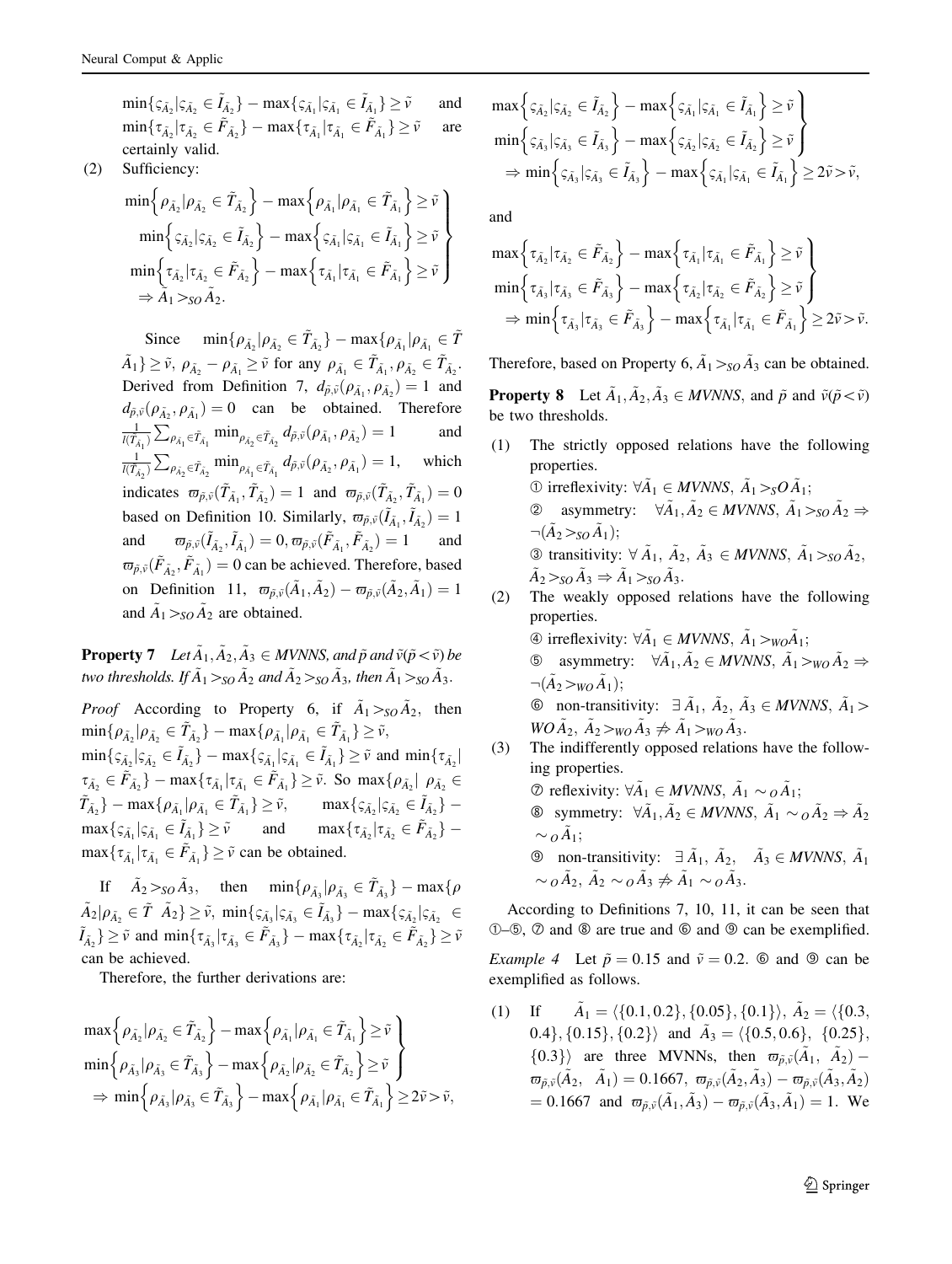<span id="page-7-0"></span>have  $A_1 >_{W_O} A_2$ ,  $A_2 >_{W_O} A_3$  but  $A_1 >_{W_O} A_3$ . Thus, the weak opposition relations are non-transitive.

(2) If  $\tilde{A}_1 = \langle \{0.1\}, \{0.2\}, \{0.3\} \rangle$ ,  $\tilde{A}_2 = \langle \{0.25\}, \{0.1\}, \{0.2\}, \{0.3\} \rangle$  $\{0.3\}$  and  $\tilde{A}_3 = \{\{0.3, 0.4\}, \{0.15\}, \{0.25\}\}\$  are three MVNNs, then  $\overline{\omega}_{\tilde{p},\tilde{v}}(\tilde{A}_1,\tilde{A}_2) - \overline{\omega}_{\tilde{p},\tilde{v}}(\tilde{A}_2,\tilde{A}_1) =$ 0,  $\overline{\omega}_{\tilde{\rho}, \tilde{v}}(\tilde{A}_2, \tilde{A}_3) - \overline{\omega}_{\tilde{\rho}, \tilde{v}}(\tilde{A}_3, \tilde{A}_2) = 0$  and  $\overline{\omega}_{\tilde{p},\tilde{v}}(\tilde{A}_1,\tilde{A}_3)-\overline{\omega}_{\tilde{p},\tilde{v}}(\tilde{A}_3,\tilde{A}_1)=0.1667$ . We have  $\tilde{A}_1 >_{\Omega} \tilde{A}_2, \tilde{A}_2 >_{\Omega} \tilde{A}_3$ , but  $\tilde{A}_1 >_{W\Omega} \tilde{A}_3$ . Thus, the indifferent opposition relations are non-transitive.

# 4 An ELECTRE approach for MCDM problems where weights and data are in the form of MVNNs

In this section, an extended ELECTRE approach is proposed to solve the MCDM problems where both the assessments of alternatives with respect to criteria and the weights of criteria are in the form of MVNNs.

Let  $\psi = {\psi_1, \psi_2, ..., \psi_n}$  be a set of alternatives and  $C = \{c_1, c_2, ..., c_m\}$  be a set of criteria, and the weight of criterion  $w_i$  be expressed by MVNNs, i.e.,  $w_i =$  $\langle \tilde{T}_{w_j}, \tilde{I}_{w_j}, \tilde{F}_{w_j} \rangle$   $(j = 1, 2, ..., m)$ . Assume that the evaluation value of  $\tilde{\psi}_i$  for criterion  $c_j$ is characterized as a MVNNs  $\psi_{ij} = \langle \tilde{T}_{\psi_{ij}}, \tilde{I}_{\psi_{ij}}, \tilde{F}_{\psi_{ij}} \rangle$ . Here  $\tilde{T}_{\psi_{ij}}$  represents the truth degree that the alternative  $\psi_i$  satisfies the criterion  $c_i$ , and truthmembership function,  $\tilde{I}_{\psi_{ij}}$  represents the indeterminacy degree that the alternative  $\psi_i$  satisfies the criterion  $c_j$ , and  $\hat{F}_{\psi_{ii}}$  represents the falsity degree that the alternative  $\psi_i$ satisfies the criterion  $c_j$ . Thus, the multi-valued neutrosophic decision matrix can be denoted by  $R = (\psi_{ii})_{n \times m}$ .

Generally speaking, the criteria can be divided into two types, cost criteria and benefit criteria. Therefore, in order to unify all criteria, the cost criteria should be transformed into benefit criteria as follows [[46\]](#page-11-0):

$$
\tilde{\psi}_{ij} = \begin{cases}\n\psi_{ij}, & \text{for benefit criteria } c_j \\
(\psi_{ij})^c, & \text{for cost criteria } c_j\n\end{cases}
$$
\n(11)\n  
\n $(i = 1, 2, ..., n; j = 1, 2, ..., m).$ 

Here  $(\psi_{ij})^c$  is the complement of  $\psi_{ij}$ .

Step 1 Construct the normalized decision matrix  $R = (\psi_{ij})_{n \times m}$ .

Based on Eq. (11), the multi-valued neutrosophic decision matrix  $R = (\psi_{ij})_{n \times m}$  can be transformed into a normalized MVNN decision matrix  $\tilde{R} = (\tilde{\psi}_{ij})_{n \times m}$ .

If the criteria are the cost type, then

$$
\tilde{\psi}_{ij} = (\psi_{ij})^c = \left\langle \cup_{\tau \in \tilde{F}_{\psi_{ij}}} \{\tau\}, \cup_{\varsigma \in \tilde{I}_{\psi_{ij}}} \{1 - \varsigma\}, \cup_{\rho \in \tilde{T}_{\psi_{ij}}} \{\rho\} \right\rangle; \tag{12}
$$

if the criteria are the benefit type, then

$$
\tilde{\psi}_{ij} = \psi_{ij} = \left\langle \cup_{\rho \in \tilde{T}_{\psi_{ij}}} \{\rho\}, \cup_{\varsigma \in \tilde{I}_{\psi_{ij}}} \{\varsigma\}, \cup_{\tau \in \tilde{F}_{\psi_{ij}}} \{\tau\} \right\rangle. \tag{13}
$$

Step 2 Construct the weighted normalized matrix.

Based on the weights of criteria and the operations (more details can be founded in Peng et al. [[25\]](#page-11-0)), the weighted normalized decision matrix is formulated as follows:

$$
\tilde{\psi}_{ij}^* = \tilde{\psi}_{ij} \otimes w_j \quad (i = 1, 2, \dots, n; j = 1, 2, \dots, m). \tag{14}
$$

where  $\tilde{w}_j$  is the weight of the *j*-th criterion.

Step 3 Construct the concordance set of subscripts.

The concordance set of subscripts, which should satisfy the constraint  $\tilde{\psi}_{ij}^* >_{S} \tilde{\psi}_{kj}^*$  or  $\tilde{\psi}_{ij}^* >_{W} \tilde{\psi}_{kj}^*$  or  $\tilde{\psi}_{ij}^* \sim \tilde{\psi}_{kj}^*$ , is represented as:

$$
O_{ik} = \left\{ j \middle| \mu_{\tilde{p},\tilde{q}} \left( \tilde{\psi}_{ij}^*, \tilde{\psi}_{kj}^* \right) - \mu_{\tilde{p},\tilde{q}} \left( \tilde{\psi}_{kj}^*, \tilde{\psi}_{ij}^* \right) \ge 0 \right\}
$$
\n(15)

\n
$$
(i, k = 1, 2, \ldots, n).
$$

Here  $\mu_{\tilde{p},\tilde{q}}(\tilde{\psi}_{ij}^*, \tilde{\psi}_{kj}^*)$  is the concordance index between  $\tilde{\alpha}_{ij}^*$ and  $\tilde{\alpha}_{kj}^*$  and can be obtained by using Eq. (7) in Definition 8.

Step 4 Construct the concordance matrix.According to the weight vector w associated to the criteria, the concordance index  $C(\psi_i, \psi_k)$  is obtained as follows:

$$
C(\psi_i, \psi_k) = s(c^*(\psi_i, \psi_k)).
$$
\n(16)

where  $c^*(\psi_i, \psi_k) = \bigoplus_{j \in O_{ik}} w_j$  and  $s(\cdot) = \frac{1}{l_{\overline{f}(\cdot)} \cdot l_{\overline{f}(\cdot)}} \sum_{j \in \overline{T}_{(\cdot)}, \varsigma \in \overline{f}_{(\cdot)}, \varsigma \in \overline{f}_{(\cdot)}} ( \rho + \varsigma + \tau)/3$ . Here  $\rho \in \widetilde{T}_{(\cdot)}, \varsigma \in \widetilde{T}_{(\cdot)}$  and  $\tau \in \tilde{F}_{(\cdot)}$ ;  $l_{\tilde{F}_{(\cdot)}}$  and  $l_{\tilde{F}_{(\cdot)}}$  represent the number of element in  $\tilde{T}_{(\cdot)}$ ,  $\tilde{I}_{(\cdot)}$  and  $\tilde{F}_{(\cdot)}$ , respectively.

Therefore, the concordance matrix  $C$  is

$$
C = \begin{pmatrix} - & c_{12} & \cdots & c_{1n} \\ c_{21} & - & \cdots & c_{2n} \\ \cdots & \cdots & \cdots & \cdots \\ c_{n1} & c_{n2} & \cdots & - \end{pmatrix}.
$$
 (17)

Step 5 Determine the credibility index of outranking relations.

$$
\sigma(\psi_i, \psi_k) = C(\psi_i, \psi_k) \cdot \prod_{j=1}^m \delta_j(\psi_i, \psi_k), \qquad (18)
$$

where

$$
\delta_j(\psi_i, \psi_k) = \begin{cases} \frac{1 - \varpi_{\tilde{p}, \tilde{q}}\left(\tilde{\psi}_{ij}^*, \tilde{\psi}_{kj}^*\right)}{1 - C(\psi_i, \psi_k)} & \text{if } \varpi_{\tilde{p}, \tilde{q}}\left(\tilde{\psi}_{ij}^*, \tilde{\psi}_{kj}^*\right) > C(\psi_i, \psi_k) \\ 1 & \text{otherwise} \end{cases}.
$$

Here  $\varpi_{\tilde{p},\tilde{q}}(\tilde{\psi}_{ij}^*, \tilde{\psi}_{kj}^*)$  is the discordance index between  $\tilde{\psi}_{ij}^*$  and  $\tilde{\psi}_{kj}^*$  and can be obtained by using Eq. (9) in Definition 10.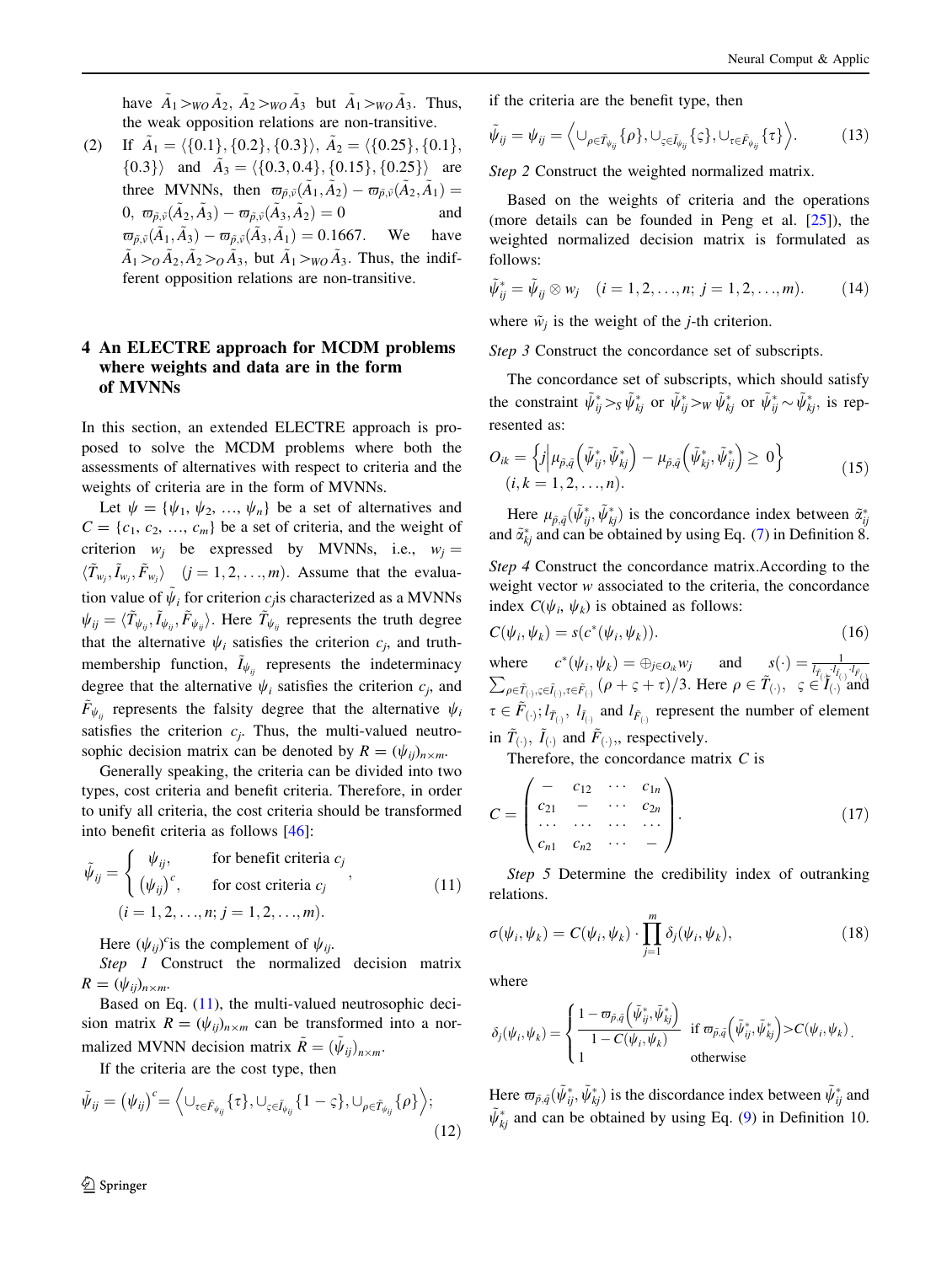<span id="page-8-0"></span>Step 6 Determine the ranking of the alternatives' indices.

Based on descending and ascending distillations, the ranking of the alternatives' indices can be defined in two preorders. If  $\lambda = \max_{\psi_i, \psi_k \in \Psi} \sigma(\psi_i, \psi_k), \lambda - \kappa(\lambda)$  is a credibility value such that  $\kappa(\lambda)$  is sufficiently close to  $\lambda$ , then considering that the distance between  $\lambda$  and  $\kappa(\lambda)$  (more details about the values of  $\kappa(\lambda)$  can be found in [[33\]](#page-11-0)) is sufficiently small, define S as:

$$
S(\psi_i, \psi_k) = \begin{cases} 1, & \text{if } \sigma(\psi_i, \psi_k) > \lambda - \kappa(\lambda) \\ 0, & \text{otherwise} \end{cases}
$$
 (19)

Based on Eq. (19), it can be seen that the final score for each alternative is the number of alternatives that are outranked by  $\psi_i$ , minus the number of alternatives that outrank  $\psi_i$ .

The descending distillation is realized by firstly retaining the alternative with the highest score and then applying

 $R =$  $\langle \{0.5, 0.7\}, \{0.3\}, \{0.3\} \rangle$   $\langle \{0.4\}, \{0.2\}, \{0.1\} \rangle$  $\langle \{0.3\}, \{0.2\}, \{0.2\} \rangle \qquad \langle \{0.6\}, \{0.2\}, \{0.3\} \rangle \qquad \langle \{0.7\}, \{0.2\}, \{0.3\} \rangle \qquad \langle \{0.4\}, \{0.2\}, \{0.1\} \rangle$  $\langle \{0.4, 0.5\}, \{0.2\}, \{0.2\} \rangle$  $\langle \{0.5\}, \{0.3\}, \{0.3\} \rangle \qquad \langle \{0.6\}, \{0.1\}, \{0.2\} \rangle \qquad \langle \{0.7\}, \{0.2\}, \{0.2, 0.3\} \rangle \qquad \langle \{0.6\}, \{0.2\}, \{0.2\} \rangle$  $\overline{1}$  $\vert$ 

the same procedure to the remaining alternatives. The ascending distillation is similar to the descending distillation, except that the lowest score is chosen instead of the highest score.

Step 7 Rank all the alternatives.

### 5 Illustrative example

In this section, an example is provided (adapted from Wei [[47\]](#page-11-0)) for further illustration. The school of manthe human resource officer make up the panel of decision-makers and are mainly responsible for this recruitment. They make a strict evaluation for five alternatives, denoted by  $\psi_1, \psi_2, \ldots, \psi_5$ , according to the following four criteria: morality, research capability, teaching skills and educational background, denoted by  $c_1, c_2, c_3, c_4$ , with their corresponding weights being  $w_1 = \langle \{0.3, 0.45\}, \{0.2\}, \{0.1\}\rangle, w_2 = \langle \{0.3\}, \{0.1\}, \{0.4\}\rangle$  $\{0.2\}, w_3 = \langle \{0.2\}, \{0.2\}, \{0.3\}\rangle$  and  $w_4 = \langle \{0.3\},\$  $\{0.3\}, \{0.2\}\.$  Moreover, the evaluation of five candidates  $\psi_i(i = 1, 2, 3, 4, 5)$  is characterized by MVNNs by two decision-makers under the criterion  $c_i$  (*j* =  $1, 2, 3, 4$ ). One decision-maker can provide several evaluation values for three membership degrees, respectively. In particular, if two decision-makers set the same value, then it is counted only once. Then, the multi-valued neutrosophic decision matrix  $R = (\psi_{ii})_{5 \times 4}$ is obtained as follows:

| $\{0.5, 0.7\}, \{0.3\}, \{0.3\}\}\$         | $\{\{0.4\}, \{0.2\}, \{0.1\}\}\$            | $\langle \{0.5\}, \{0.3\}, \{0.4\} \rangle$      | $\langle \{0.5, 0.6\}, \{0.2\}, \{0.3\} \rangle$ |  |
|---------------------------------------------|---------------------------------------------|--------------------------------------------------|--------------------------------------------------|--|
| $\langle \{0.3\}, \{0.2\}, \{0.2\} \rangle$ | $\langle \{0.6\}, \{0.2\}, \{0.3\} \rangle$ | $\langle \{0.7\}, \{0.2\}, \{0.3\} \rangle$      | $\langle \{0.4\}, \{0.2\}, \{0.1\} \rangle$      |  |
| $\langle \{0.3\}, \{0.2\}, \{0.4\} \rangle$ | $\{\{0.4, 0.5\}, \{0.2\}, \{0.2\}\}\$       | $\{0.6\}, \{0.1\}, \{0.3\}\}\$                   | $\langle \{0.5\}, \{0.1\}, \{0.2\} \rangle$      |  |
| $\langle \{0.5\}, \{0.3\}, \{0.3\} \rangle$ | $\langle \{0.6\}, \{0.1\}, \{0.2\} \rangle$ | $\langle \{0.7\}, \{0.2\}, \{0.2, 0.3\} \rangle$ | $\langle \{0.6\}, \{0.2\}, \{0.2\} \rangle$      |  |
| $\langle \{0.6\}, \{0.2\}, \{0.4\} \rangle$ | $\langle \{0.7\}, \{0.2\}, \{0.4\} \rangle$ | $\langle \{0.7\}, \{0.3\}, \{0.2\} \rangle$      | $\langle \{0.5\}, \{0.1\}, \{0.3\} \rangle$      |  |

#### 5.1 Illustration of the proposed method

Step 1 Construct the normalized decision-making matrix.

Since  $c_1, c_2, c_3$  and  $c_4$  are of the benefit type, so the normalized multi-valued neutrosophic decision matrix  $\tilde{R}$  =

 $(\tilde{\psi}_{ij})_{4\times3} = (\psi_{ij})_{4\times3}$  can be obtained.

Step 2 Construct the weighted normalized matrix.

Based on the weights of criteria and the operations, the weighted normalized decision matrix is obtained as follows:

| $R =$ | $\langle \{0.15, 0.225, 0.21, 0.315\}, \{0.44\}, \{0.37\}\rangle$<br>$\langle \{0.09, 0.135\}, \{0.36\}, \{0.28\} \rangle$<br>$\langle \{0.09, 0.135\}, \{0.36\}, \{0.46\} \rangle$<br>$\langle \{0.15, 0.225\}, \{0.44\}, \{0.37\} \rangle$ | $\langle \{0.12\}, \{0.28\}, \{0.28\} \rangle$<br>$\langle \{0.18\}, \{0.28\}, \{0.44\} \rangle$<br>$\langle \{0.12, 0.15\}, \{0.28\}, \{0.36\} \rangle$<br>$\langle \{0.18\}, \{0.19\}, \{0.36\} \rangle$ | $\langle \{0.1\}, \{0.44\}, \{0.58\} \rangle$<br>$\langle \{0.14\}, \{0.36\}, \{0.51\} \rangle$<br>$\langle \{0.12\}, \{0.28\}, \{0.51\} \rangle$<br>$\langle \{0.14\}, \{0.36\}, \{0.44, 0.51\} \rangle$ | $\langle \{0.15, 0.18\}, \{0.44\}, \{0.44\} \rangle$<br>$\langle \{0.12\}, \{0.44\}, \{0.28\} \rangle$<br>$\langle \{0.15\}, \{0.37\}, \{0.36\} \rangle$<br>$\langle \{0.18\}, \{0.44\}, \{0.36\} \rangle$ |  |
|-------|----------------------------------------------------------------------------------------------------------------------------------------------------------------------------------------------------------------------------------------------|------------------------------------------------------------------------------------------------------------------------------------------------------------------------------------------------------------|-----------------------------------------------------------------------------------------------------------------------------------------------------------------------------------------------------------|------------------------------------------------------------------------------------------------------------------------------------------------------------------------------------------------------------|--|
|       | $\langle \{0.18, 0.27\}, \{0.36\}, \{0.46\} \rangle$                                                                                                                                                                                         | $\langle \{0.21\}, \{0.28\}, \{0.52\} \rangle$                                                                                                                                                             | $\langle \{0.14\}, \{0.44\}, \{0.44\} \rangle$                                                                                                                                                            | $\langle \{0.15\}, \{0.37\}, \{0.44\} \rangle$                                                                                                                                                             |  |

agement in a Chinese university wants to recruit several excellent teachers from overseas to improve academic capability and strengthen the university's teaching quality. Then the dean of the management school and

Step 3 Construct the concordance set of subscripts.

Let  $\tilde{q}_i = 0.05$  and  $\tilde{p}_i = 0.10$  and  $\tilde{v}_j = 0.15$  be the thresholds for all criteria  $c_i$ ( $j = 1, 2, 3, 4$ ). By using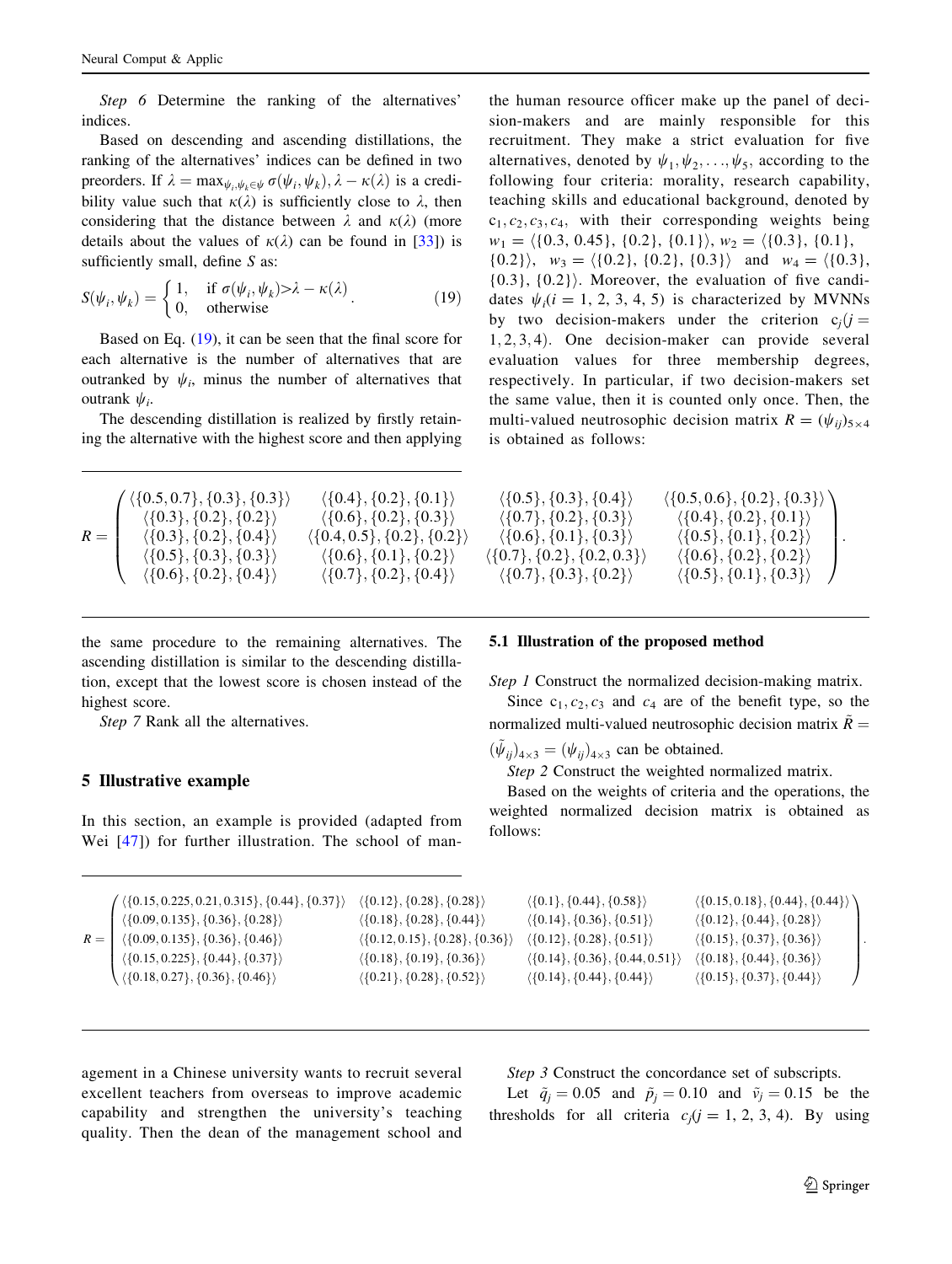<span id="page-9-0"></span>Eq. (15), since  $\tilde{\psi}_{11}^* >_W \tilde{\psi}_{21}^*, \tilde{\psi}_{13}^* >_W \tilde{\psi}_{23}^*$  and  $\tilde{\psi}_{14}^* >_W \tilde{\psi}_{24}^*$ , we have  $O_{12} = \{1, 3, 4\}.$ 

Thus, the concordance set of subscripts can be obtained:

| $O=(O_{ik})$ |  |                                                                                                                             |                            |                                               |  |
|--------------|--|-----------------------------------------------------------------------------------------------------------------------------|----------------------------|-----------------------------------------------|--|
|              |  |                                                                                                                             | $1, 2, 3, 4 \quad 1, 3, 4$ |                                               |  |
|              |  |                                                                                                                             | 2, 3                       |                                               |  |
|              |  |                                                                                                                             | $\overline{2}$             |                                               |  |
|              |  |                                                                                                                             |                            |                                               |  |
|              |  | $= \begin{pmatrix} - & 1,3,4 & 1,3,4 \\ 2 & - & 2,3 \\ 2 & 1,4 & - \\ 2 & 1,4 & 1,3,4 \\ 2 & 1,2,4 & 1,2,3,4 \end{pmatrix}$ | 1, 2, 4                    | $\begin{pmatrix} 0 \\ 3 \\ - \end{pmatrix}$ . |  |

Step 4 Construct the concordance matrix.

By using Eq. (16), the concordance index  $c_{12}$  is obtained:  $c^*(\psi_1, \psi_2) = w_1 \oplus w_3 \oplus w_4 = \langle \{0.608, 0.692\}, \rangle$  $\{0.012\}, \{0.006\}\.$ 

Thus, 
$$
c_{12} = s(c^*(\psi_1, \psi_2)) = 0.2227
$$
.

Therefore, the concordance matrix is obtained and shown as below:

$$
C = \begin{pmatrix} - & 0.2227 & 0.2227 & 0.2525 & 0.2227 \\ 0.2000 & - & 0.1733 & 0.1733 & 0.2333 \\ 0.2000 & 0.2142 & - & 0.2000 & 0 \\ 0.2000 & 0.2142 & 0.2227 & - & 0.2333 \\ 0.2000 & 0.2346 & 0.2525 & 0.2346 & - \end{pmatrix}.
$$

Step 5 Determine the credibility index.

According to Step 4 and Eq. (18), the credibility index matrix is obtained:

$$
\sigma = \begin{pmatrix}\n- & 0.1911 & 0.1640 & 0.2525 & 0.1911 \\
0.1667 & - & 0.1398 & 0.1733 & 0.1764 \\
0.1667 & 0.2142 & - & 0.2000 & 0 \\
0.2000 & 0.2142 & 0.2227 & - & 0.2029 \\
0.2000 & 0.2346 & 0.2525 & 0.2346 & -\n\end{pmatrix}.
$$

Step 6 Determine the ranking of the alternatives' indices.

According to Step 5,  $\lambda = \max_{\psi_i, \psi_j \in \psi} \sigma(\psi_i, \psi_j) = 0.2525$ . If  $\kappa(\lambda) = 0.05$ , then

$$
S(\psi_i, \psi_j) = \begin{pmatrix} - & 0 & 0 & 1 & 0 \\ 0 & - & 0 & 0 & 0 \\ 0 & 1 & - & 0 & 0 \\ 0 & 1 & 1 & - & 1 \\ 0 & 1 & 1 & 1 & - \end{pmatrix}.
$$

Therefore the descending distillation is  $\{\psi_5\} \rightarrow \{\psi_1, -\psi_2\}$  $\psi_4$   $\rightarrow$  { $\psi_3$ }  $\rightarrow$  { $\psi_2$ }, the ascending distillation is  $\{\psi_1, \psi_5\} \rightarrow \{\psi_4\} \rightarrow \{\psi_3\} \rightarrow \{\psi_2\}$ , and the final ranking  $\{\psi_5\} \rightarrow \{\psi_1\} \rightarrow \{\psi_4\} \rightarrow \{\psi_3\} \rightarrow \{\psi_2\}$  can be derived.

Step 7 Rank all the alternatives.

Thus the optimal alternative is  $\psi$ <sub>5</sub>, while the worst alternative is  $\psi_2$ .

## 5.2 Comparison analysis

In order to verify the availability of the proposed approach based on outranking relations, a comparison analysis is conducted here. Since the methods outlined in Wang and Li [[28\]](#page-11-0), Ye [\[29](#page-11-0)] and Peng et al. [\[32](#page-11-0)] can deal with multivalued neutrosophic MCDM or MCGDM problems, so these methods are selected to compare the developed approach. However, the methods in Wang and Li [[28\]](#page-11-0), Ye [\[29](#page-11-0)] and Peng et al. [[32\]](#page-11-0) fail to handle the MCDM or MCGDM problems where both of evaluation of alternative and the criteria are in the form of MVNNs. Therefore, the weight of criteria should be modified as  $w = (0.15, 0.20, ...)$ 0.35, 0.30) to facilitate the comparative analysis conducted on the same illustrative example.

With regard to the method in Wang and Li [\[28](#page-11-0)], it can be used to deal with the MCDM problem directly. Then the comprehensive value can be determined by using the TODIM method in Wang and Li [\[29](#page-11-0)]. For the method in Ye [\[29](#page-11-0)], the single-valued neutrosophic hesitant fuzzy weighted averaging (SVNHFWA) operator and singlevalued neutrosophic hesitant fuzzy weighted geometric (SVNHFWG) operator are used, respectively, to aggregate the evaluation values, and then final ranking can be obtained based on the cosine measure. With regard to the method in Peng et al. [[32\]](#page-11-0), it is used to handle MCGDM problems. So the example in Sect. [5](#page-8-0) can be seen as there are four decision-makers to make decisions and the weight of experts is determined as  $\lambda = (0.25, 0.25, 0.25, 0.25)$ . Therefore, two power aggregation operators were utilized to aggregate the multi-valued neutrosophic information first; and the score function and accuracy function were obtained and utilized to determine the final ranking of all the alternatives.

Therefore, if the methods in Wang and Li [\[28](#page-11-0)], Ye [\[29](#page-11-0)], Peng et al. [[32\]](#page-11-0) and the developed method are used to handle the modified example, then the final results are shown in Table 1.

Table 1 Compared results utilizing the different methods with MVNNs

| Methods             | The final ranking                                                                                                            | The best alternative $(s)$ | The worst alternative(s) |
|---------------------|------------------------------------------------------------------------------------------------------------------------------|----------------------------|--------------------------|
| Wang and Li $[28]$  | $\psi_5 \succ \psi_1 \succ \psi_3 \succ \psi_2 \succ \psi_4$                                                                 | $\psi_5$                   | $\psi_4$                 |
| Ye $[29]$           | $\psi_1 \succ \psi_5 \succ \psi_3 \succ \psi_4 \succ \psi_2$ or $\psi_5 \succ \psi_1 \succ \psi_3 \succ \psi_4 \succ \psi_2$ | $\psi_1$ or $\psi_4$       | $\Psi_2$                 |
| Peng et al. $[32]$  | $\psi_5 \succ \psi_1 \succ \psi_3 \succ \psi_2 \succ \psi_4$ or $\psi_1 \succ \psi_5 \succ \psi_3 \succ \psi_4 \succ \psi_2$ | $\psi_5$ or $\psi_1$       | $\psi_2$ or $\psi_4$     |
| The proposed method | $\psi_5 \succ \psi_1 \succ \psi_3 \succ \psi_2 \succ \psi_4$                                                                 | $\psi_5$                   | $\psi_4$                 |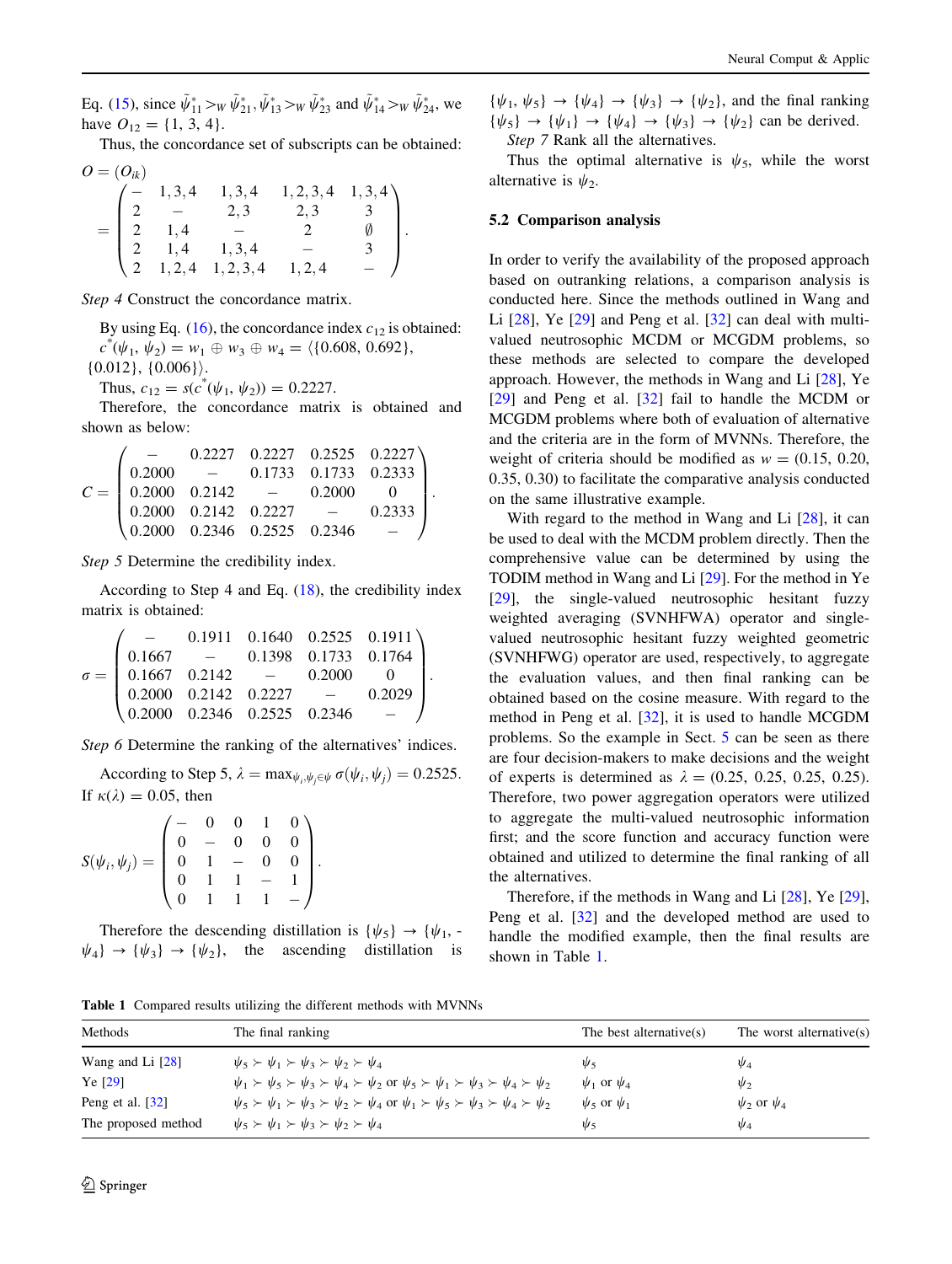<span id="page-10-0"></span>According to the results presented in Table [1,](#page-9-0) it can be seen that if the SVNHFWA and SVNHFWG operators presented in Ye [[29\]](#page-11-0) are used, respectively, then the final ranking is  $\psi_1 \succ \psi_5 \succ \psi_3 \succ \psi_4 \succ \psi_2$  or  $\psi_5 \succ \psi_1 \succ \psi_3$ .  $\psi_4 \succ \psi_2$ . If the TODIM method in Wang and Li [\[28](#page-11-0)] and the proposed approach are utilized, then the optimal alternative is  $\psi_5$  while the worst alternative is  $\psi_4$ . If the power aggregation operators proposed by Peng et al. [[32\]](#page-11-0) are used, then the optimal alternative is  $\psi_5$  or  $\psi_1$ , while the worst alternative is  $\psi_4$  or  $\psi_2$ . Apparently, the final order obtained by the developed approach is different from the results by using the method in Ye [\[29](#page-11-0)]. However, it is same as those that use the method of Wang and Li [[28\]](#page-11-0) and the power weighted average operator of Peng et al. [\[32](#page-11-0)], and the final ranking is always  $\psi_5 \succ \psi_1 \succ \psi_3 \succ \psi_2 \succ \psi_4$ .

Based on the comparative analyses presented above, two mainly advantages of the proposed method can be summarized. In the first place, the methods in Ye [[29\]](#page-11-0) and Peng et al. [[32\]](#page-11-0) involve in different aggregation operators, which always lead to different final results. Moreover, the number of operations and the size of results will exponentially increase if more MVNNs are involved in the operations. However, the proposed approach could avoid these shortcomings and make the decision-making process simple. There is one more point, all the methods in Wang and Li [\[28](#page-11-0)], Ye [\[29\]](#page-11-0) and Peng et al. [[32\]](#page-11-0) cannot handle the multivalued neutrosophic problems in which the preference information of alternatives and the weights of criteria are expressed by MVNN, which may confine the application of the method. But the proposed method can describe the evaluation information more flexibly and hold the integrity of original decision-making data, which causes the final results to correspond to practical decision-making problems more closely.

### 6 Conclusions

MVNSs, as a combination of SNSs and HFSs, present the additional capability to deal with uncertainty, incomplete and imprecise information. Therefore, based on the traditional ELECTRE method and the related research achievements of SNSs and HFSs, some outranking relations of MVNNs were developed. Then their properties were investigated in detail. Moreover, those outranking relations are applied to MCDM problems, in which the evaluation values on criteria of alternatives and weights are characterized by MVNNs. At last, one illustrative example was presented to illustrate the effectiveness of the proposed approach. The advantage of this paper is that an outranking approach for MCDM problems with MVNNs can avoid the drawbacks of the existing methods as were discussed earlier and can handle MCDM problems where the data and

weights of criteria are expressed by MVNNs. In future research, we will continue to working on the approach of obtaining the optimal values of  $\tilde{p}$  and  $\tilde{v}$  in ELECTRE by using a specific model.

Acknowledgments The authors thank the editors and anonymous reviewers for their helpful comments and suggestions. This work is supported by the National Natural Science Foundation of China (Nos. 71571193 and 71401185), the Humanities and Social Sciences Foundation of Ministry of Education of China (No. 15YJCZH127), and the Humanities and Social Science Foundation of Hubei Province (No. 15Q130).

#### Compliance with ethical standards

Conflict of interest The authors declare that there is no conflict of interest regarding the publication of this paper.

### References

- 1. Smarandache F (1998) Neutrosophy. Neutrosophic probability, set, and logic. American Research Press, Rehoboth, pp 1–105
- 2. Smarandache F (1999) A unifying field in logics. Neutrosophy: neutrosophic probability, set and logic. American Research Press, Rehoboth, pp 1–141
- 3. Smarandache F (2005) A unifying field in logics: neutrosophic logic. Neutrosophy, neutrosophic set, neutrosophic probability: neutrsophic logic. Neutrosophy, neutrosophic set, neutrosophic probability and statistics, American Research Press, Rehoboth, pp 1–156, 2005
- 4. Atanassov K (1986) Intuitionistic fuzzy sets. Fuzzy Sets Syst 20:87–96
- 5. Wang H, Smarandache F, Zhang YQ, Sunderraman R (2010) Single valued neutrosophic sets. Multispace Multistruct 4:410–413
- 6. Wang H, Smarandache F, Zhang YQ, Sunderraman R (2005) Interval neutrosophic sets and logic: theory and applications in computing. Hexis, Arizona
- 7. Ye J (2013) Multicriteria decision-making method using the correlation coefficient under single-value neutrosophic environment. Int J Gen Syst 42(4):386–394
- 8. Ye J (2014) A multicriteria decision-making method using aggregation operators for simplified neutrosophic sets. J Intell Fuzzy Syst 26(5):2459–2466
- 9. Deli I, Broumi S, Ali M (2014) Neutrosophic soft multi-set theory and its decision making. Neutrosophic Sets Syst 5:65–76
- 10. Peng JJ, Wang JQ, Zhang HY, Chen XH (2014) An outranking approach for multi-criteria decision-making problems with simplified neutrosophic sets. Appl Soft Comput 25:336–346
- 11. Ye J (2014) Single valued neutrosophic cross-entropy for multicriteria decision making problems. Appl Math Model 38(3): 1170–1175
- 12. Ye J (2014) Similarity measures between interval neutrosophic sets and their applications in multicriteria decision-making. J Intell Fuzzy Syst 26(1):165–172
- 13. Deli I (2015) Interval-valued neutrosophic soft sets and its decision making. Int J Mach Learn Cybern 11:1–12
- 14. Deli I, Broumi S, Smarandache F (2015) On neutrosophic refined sets and their applications in medical diagnosis. J New Theory 6:88–98
- 15. Liu P, Shi L (2015) The generalized hybrid weighted average operator based on interval neutrosophic hesitant set and its application to multiple attribute decision making. Neural Comput Appl 26:457–471